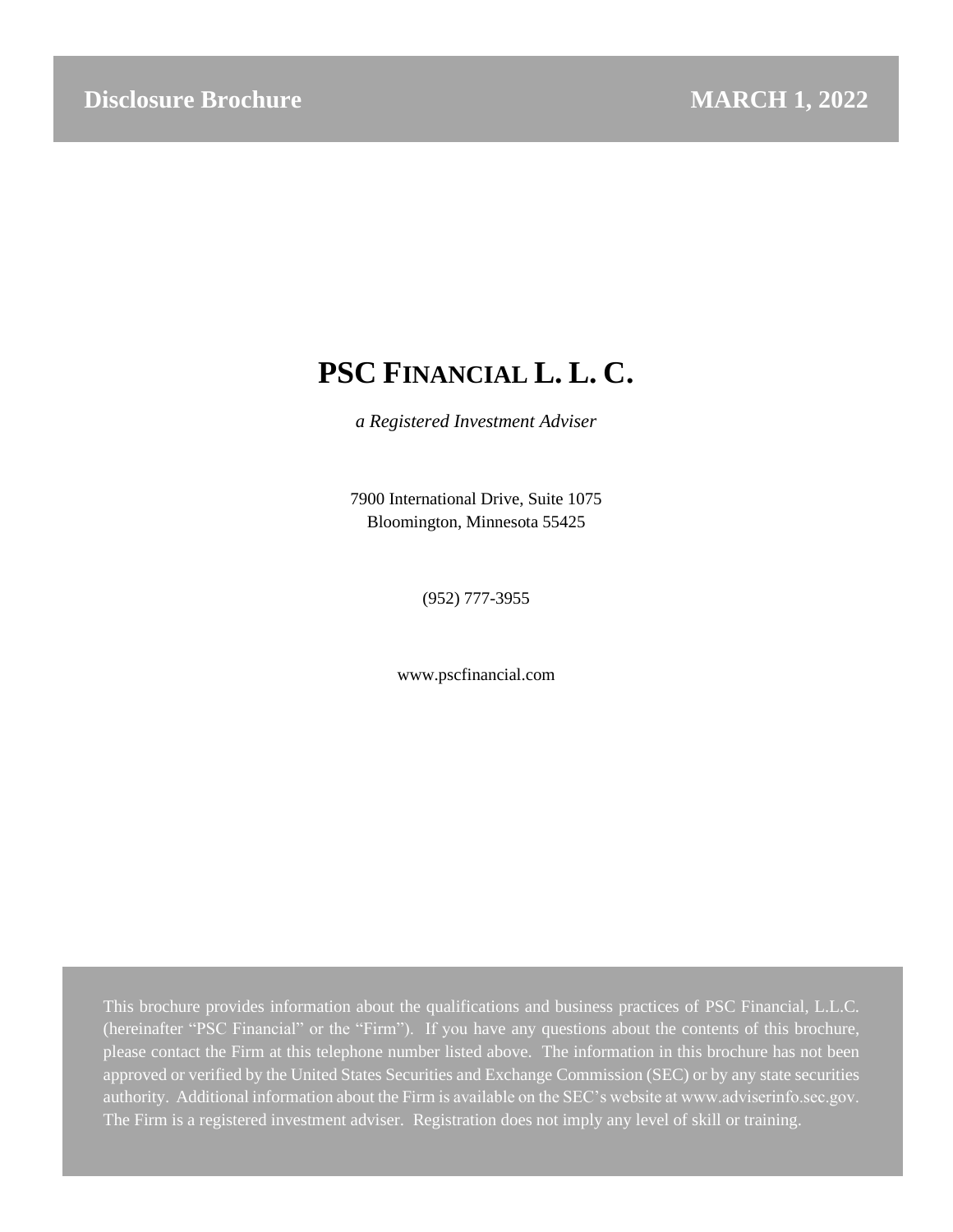# <span id="page-1-0"></span>**Item 2. Material Changes**

In this Item, PSC Financial is required to discuss any material changes that have been made to the brochure since the last annual amendment. The Firm does not have any material changes to disclose.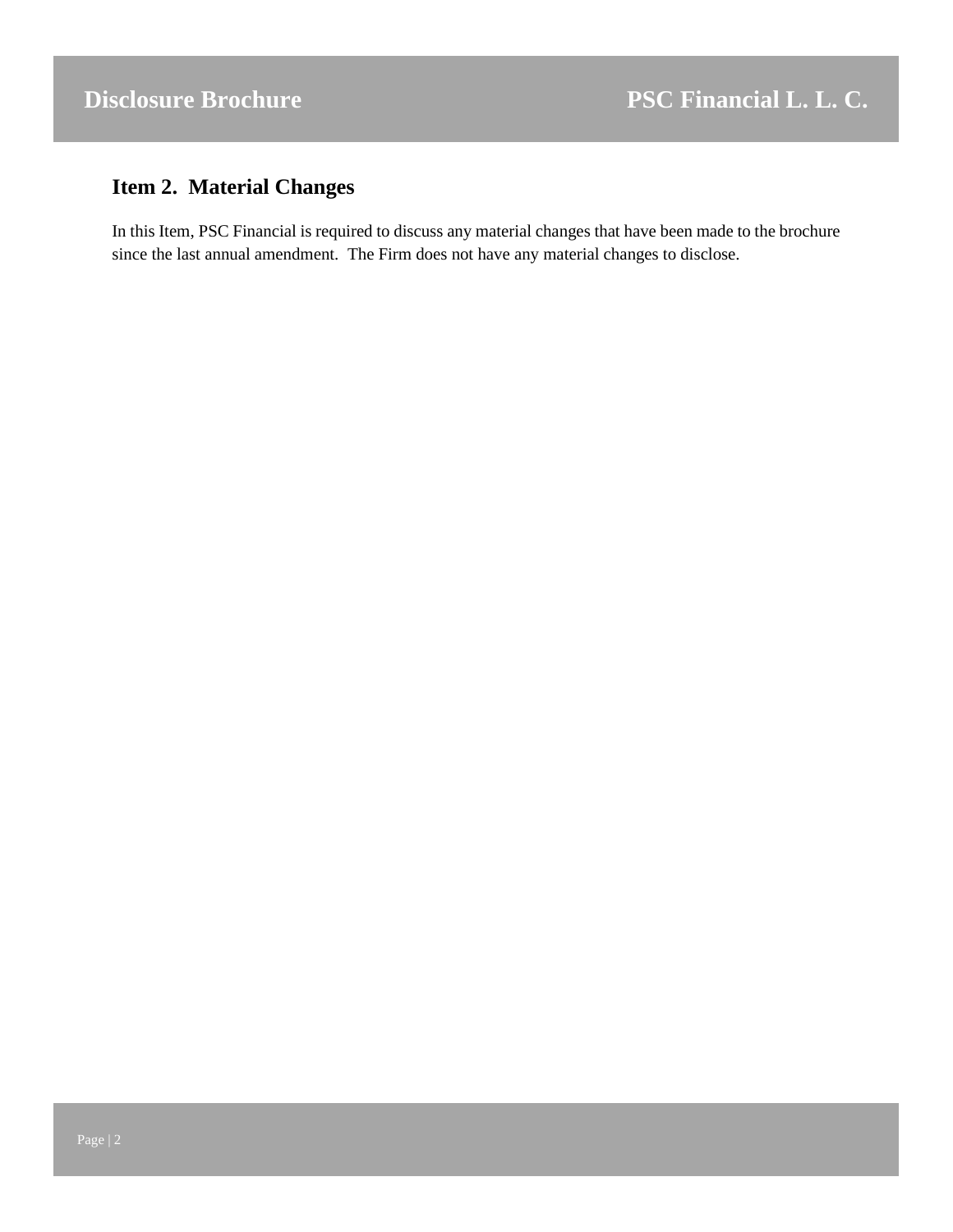# <span id="page-2-0"></span>**Item 3. Table of Contents**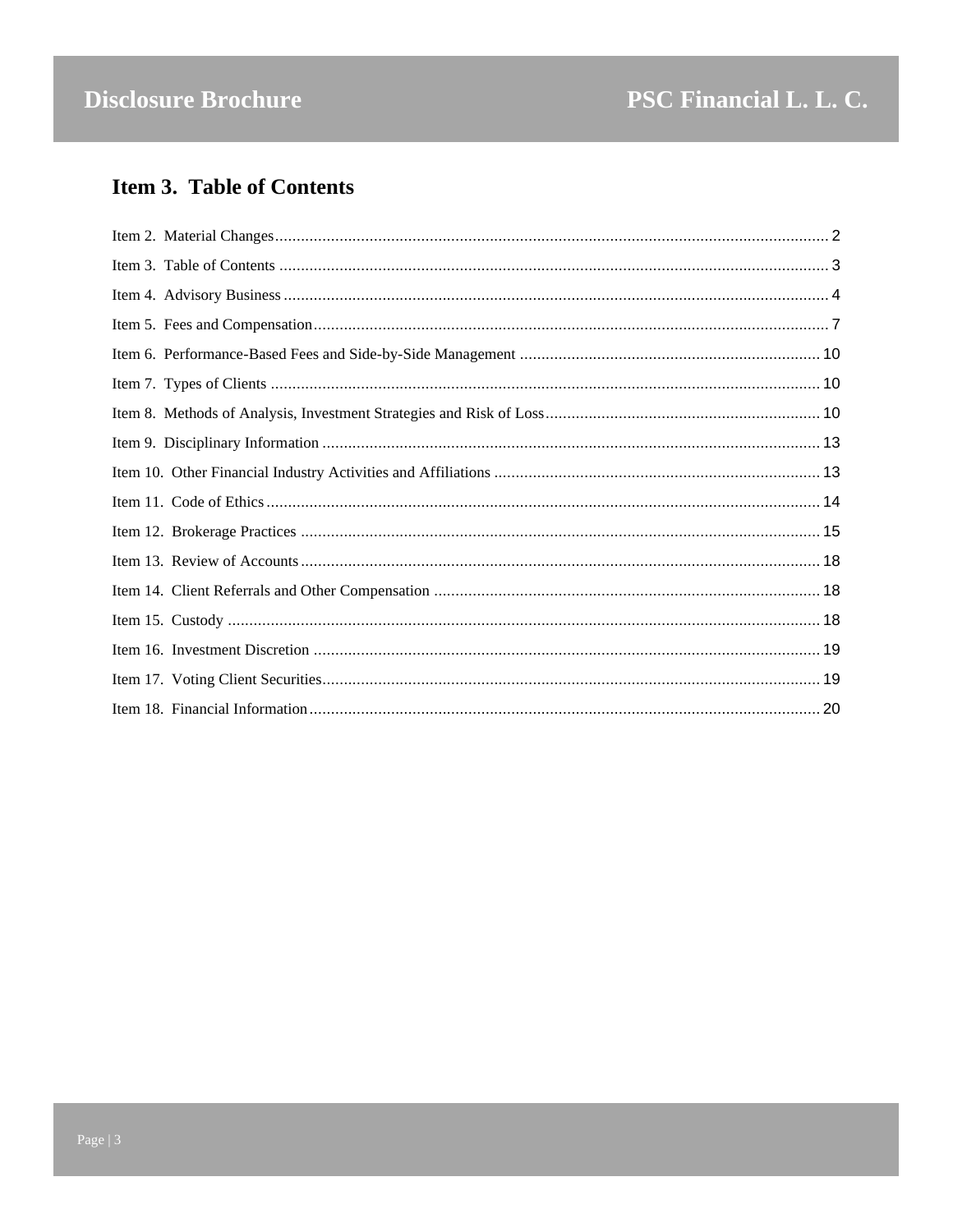# <span id="page-3-0"></span>**Item 4. Advisory Business**

PSC Financial seeks to combine unparalleled business and financial acumen with a dedication to best-inclass client care. To accomplish this goal we aim to understand and validate your expectations; deploy strategies that seek to accomplish your unique objectives; and exceed your expectations throughout the relationship.

PSC Financial offers a variety of advisory services, which include financial planning, consulting, and investment management services. Prior to PSC Financial rendering any of the foregoing advisory services, clients are required to enter into one or more written agreements with PSC Financial setting forth the relevant terms and conditions of the advisory relationship (the "Advisory Agreement").

PSC Financial was formed in March 2014 and is wholly owned by Howard Pakola. As of February 11, 2022, PSC Financial has \$122,300,423 of assets under management, all of which is managed on a discretionary basis.

While this brochure generally describes the business of PSC Financial, certain sections also discuss the activities of its Supervised Persons, which refer to the Firm's officers, partners, directors (or other persons occupying a similar status or performing similar functions), employees or any other person who provides investment advice on PSC Financial's behalf and is subject to the Firm's supervision or control.

# **Financial Planning and Consulting Services**

PSC Financial offers clients a broad range of financial planning and consulting services, which may include any or all of the following functions:

- Business Planning
- Cash Flow Forecasting
- Trust and Estate Planning
- Financial Reporting

• Insurance Planning

- Retirement Planning
- Charitable Giving
- Death and Disability Planning
- Tax Planning
- Manager Due Diligence

While each of these services is available on a stand-alone basis, certain of them may also be rendered in conjunction with investment portfolio management as part of a comprehensive wealth management engagement (described in more detail below).

In performing these services, PSC Financial is not required to verify any information received from the client or from the client's other professionals (e.g., attorneys, accountants, etc.,) and is expressly authorized to rely on such information. PSC Financial may recommend clients engage the Firm for additional related services, its Supervised Persons in their individual capacities as insurance agents or registered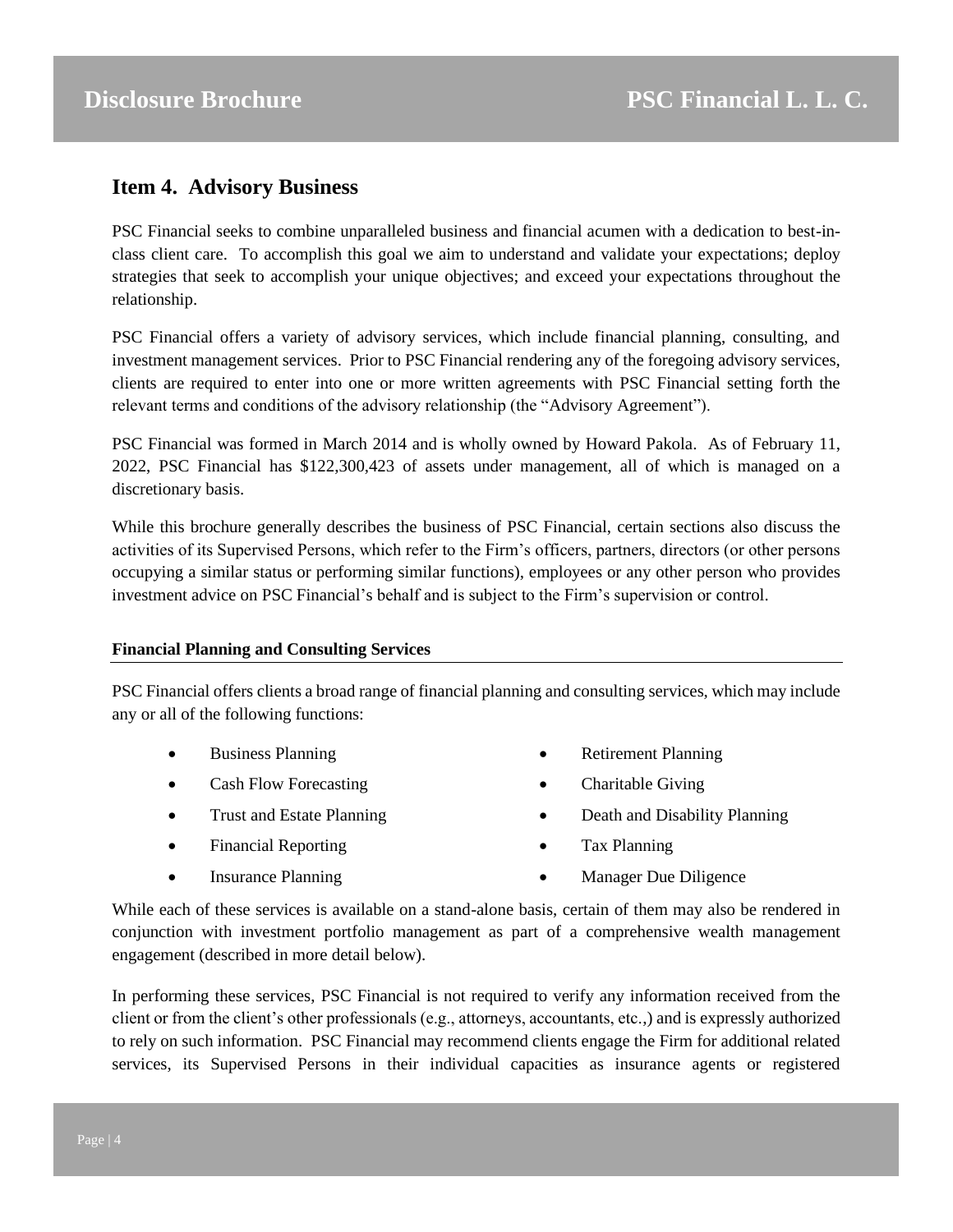representatives of a broker-dealer and/or other professionals to implement its recommendations. Clients are advised that a conflict of interest exists if clients engage PSC Financial or its affiliates to provide additional services for compensation. Clients retain absolute discretion over all decisions regarding implementation and are under no obligation to act upon any of the recommendations made by PSC Financial under a financial planning or consulting engagement. Clients are advised that it remains their responsibility to promptly notify the Firm of any change in their financial situation or investment objectives for the purpose of reviewing, evaluating or revising PSC Financial recommendations and/or services.

#### **Investment and Wealth Management Services**

PSC Financial manages client investment portfolios on a discretionary basis. In addition, PSC Financial may provide clients with wealth management services which generally include a broad range of comprehensive financial planning and consulting services as well as management of investment portfolios.

PSC Financial primarily allocates client assets among various mutual funds, exchange-traded funds ("ETFs"), individual debt and equity securities, real estate investment trusts, business development companies and independent investment managers ("Independent Managers") in accordance with their stated investment objectives. In addition, PSC Financial may also recommend that certain eligible clients invest in variable annuities, privately placed securities, which may include debt, equity and/or interests in pooled investment vehicles (e.g., hedge funds).

Where appropriate, the Firm may also provide advice about any type of legacy position or other investment held in client portfolios. Clients may engage PSC Financial to manage and/or advise on certain investment products that are not maintained at LPL Financial ("LPL"), such as variable life insurance and annuity contracts and assets held in employer sponsored retirement plans and qualified tuition plans (i.e., 529 plans). In these situations, PSC Financial directs or recommends the allocation of client assets among the various investment options available with the product. These assets are generally maintained at the underwriting insurance company or the LPL designated product's provider.

PSC Financial tailors its advisory services to meet the needs of its individual clients and seeks to ensure, on a continuous basis, that client portfolios are managed in a manner consistent with those needs and objectives. PSC Financial consults with clients on an initial and ongoing basis to assess their specific risk tolerance, time horizon, liquidity constraints and other related factors relevant to the management of their portfolios. Clients are advised to promptly notify PSC Financial if there are changes in their financial situation or if they wish to place any limitations on the management of their portfolios. Clients may impose reasonable restrictions or mandates on the management of their accounts if PSC Financial determines, in its sole discretion, the conditions would not materially impact the performance of a management strategy or prove overly burdensome to the Firm's management efforts.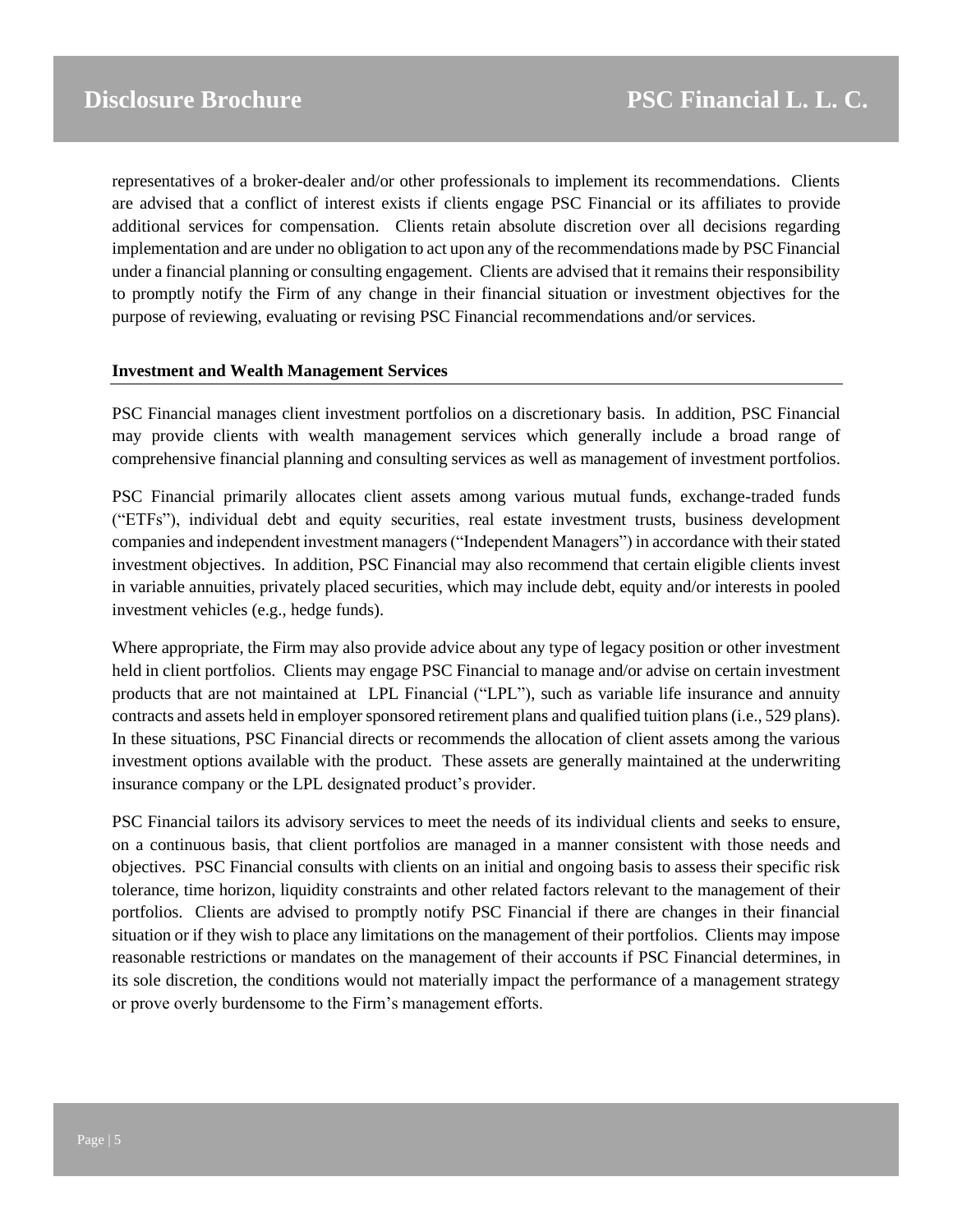# **Retirement Plan Consulting Services**

PSC Financial provides various consulting services to qualified employee benefit plans and their fiduciaries. This suite of institutional services is designed to assist plan sponsors in structuring, managing and optimizing their corporate retirement plans. Each engagement is individually negotiated and customized, and may include any or all of the following services:

- Plan Design and Strategy
- Plan Review and Evaluation
- Executive Planning & Benefits
- Investment Policy Statement
- Investment Selection
- Plan Fee and Cost Analysis
- Plan Committee Consultation
- Fiduciary and Compliance
- Employee Communications
- Participant Education

As disclosed in the Advisory Agreement, certain of the foregoing services are provided by PSC Financial as a fiduciary under the Employee Retirement Income Security Act of 1974, as amended ("ERISA"). In accordance with ERISA Section 408(b)(2), each plan sponsor is provided with a written description of PSC Financial's fiduciary status, the specific services to be rendered and all direct and indirect compensation the Firm reasonably expects under the engagement.

#### **Use of Independent Managers**

As mentioned above, PSC Financial may select certain Independent Managers to actively manage a portion of its clients' assets. The specific terms and conditions under which a client engages an Independent Manager may be set forth in a separate written agreement with the designated Independent Manager. In addition to this brochure, clients may also receive the written disclosure documents of the respective Independent Managers engaged to manage their assets.

PSC Financial evaluates a variety of information about Independent Managers, which may include the Independent Managers' public disclosure documents, materials supplied by the Independent Managers themselves and other third-party analyses it believes are reputable. To the extent possible, the Firm seeks to assess the Independent Managers' investment strategies, past performance and risk results in relation to its clients' individual portfolio allocations and risk exposure. PSC Financial also takes into consideration each Independent Manager's management style, returns, reputation, financial strength, reporting, pricing and research capabilities, among other factors.

PSC Financial continues to provide services relative to the discretionary selection of the Independent Managers. On an ongoing basis, the Firm monitors the performance of those accounts being managed by Independent Managers. PSC Financial seeks to ensure the Independent Managers' strategies and target allocations remain aligned with its clients' investment objectives and overall best interests.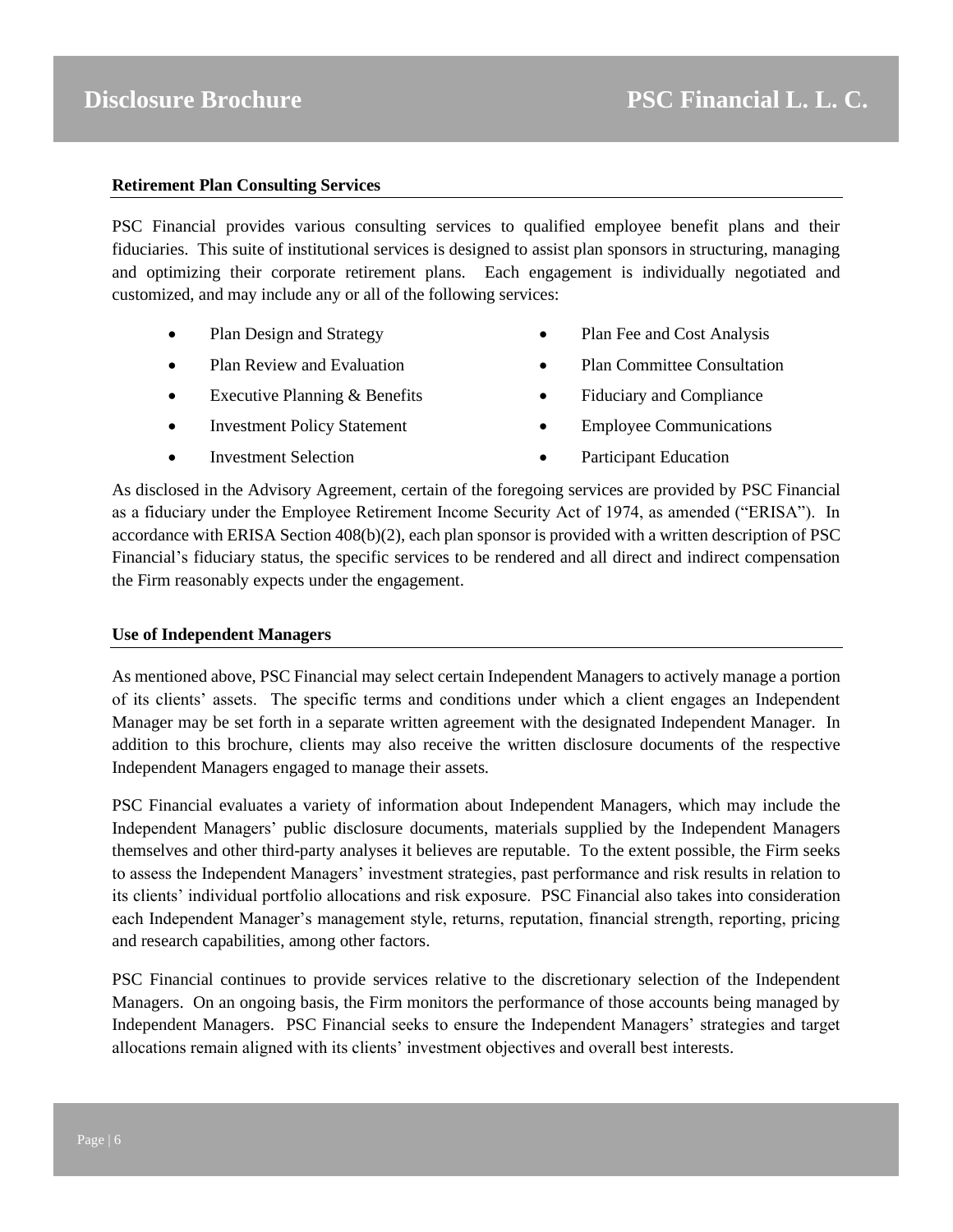# <span id="page-6-0"></span>**Item 5. Fees and Compensation**

PSC Financial offers services on a fee basis, which may include fixed and/or hourly fees, as well as fees based upon assets under management or advisement. Additionally, certain of the Firm's Supervised Persons, in their individual capacities, may offer securities brokerage services and/or insurance products under a separate commission-based arrangement.

# **Financial Planning and Consulting Fees**

PSC Financial may charge a fixed and/or hourly fee for providing financial planning and consulting services under a stand-alone engagement. These fees are negotiable, but generally range from \$1,500 to \$5,000 on a fixed fee basis and/or from \$250 to \$500 on an hourly basis, depending upon the scope and complexity of the services and the professional rendering the financial planning and/or the consulting services. If the client engages the Firm for additional investment advisory services, PSC Financial may offset all or a portion of its fees for those services based upon the amount paid for the financial planning and/or consulting services.

The terms and conditions of the financial planning and/or consulting engagement are set forth in the Advisory Agreement and PSC Financial generally requires one-half of the fee (estimated hourly or fixed) payable upon execution of the Advisory Agreement. The outstanding balance is generally due upon delivery of the financial plan or completion of the agreed upon services. The Firm does not, however, take receipt of \$1,200 or more in prepaid fees in excess of six months in advance of services rendered.

# **Investment Management Fees**

PSC Financial offers investment management services for an annual fee based on the amount of assets under the Firm's management. This management fee generally varies between 50 and 150 basis points  $(0.50\% - 1.50\%)$ , depending upon the size and composition of a client's portfolio and the type of services rendered.

The annual fee is prorated and charged quarterly, in advance, based upon the market value of the assets being managed by PSC Financial on the last day of the previous billing period.

If assets are deposited into or withdrawn from an account after the inception of a billing period, the fee payable with respect to such assets is adjusted to reflect the interim change in portfolio value. For the initial period of an engagement, the fee is calculated on a *pro rata* basis. In the event the advisory agreement is terminated, the fee for the final billing period is prorated through the effective date of the termination and the outstanding or unearned portion of the fee is charged or refunded to the client, as appropriate.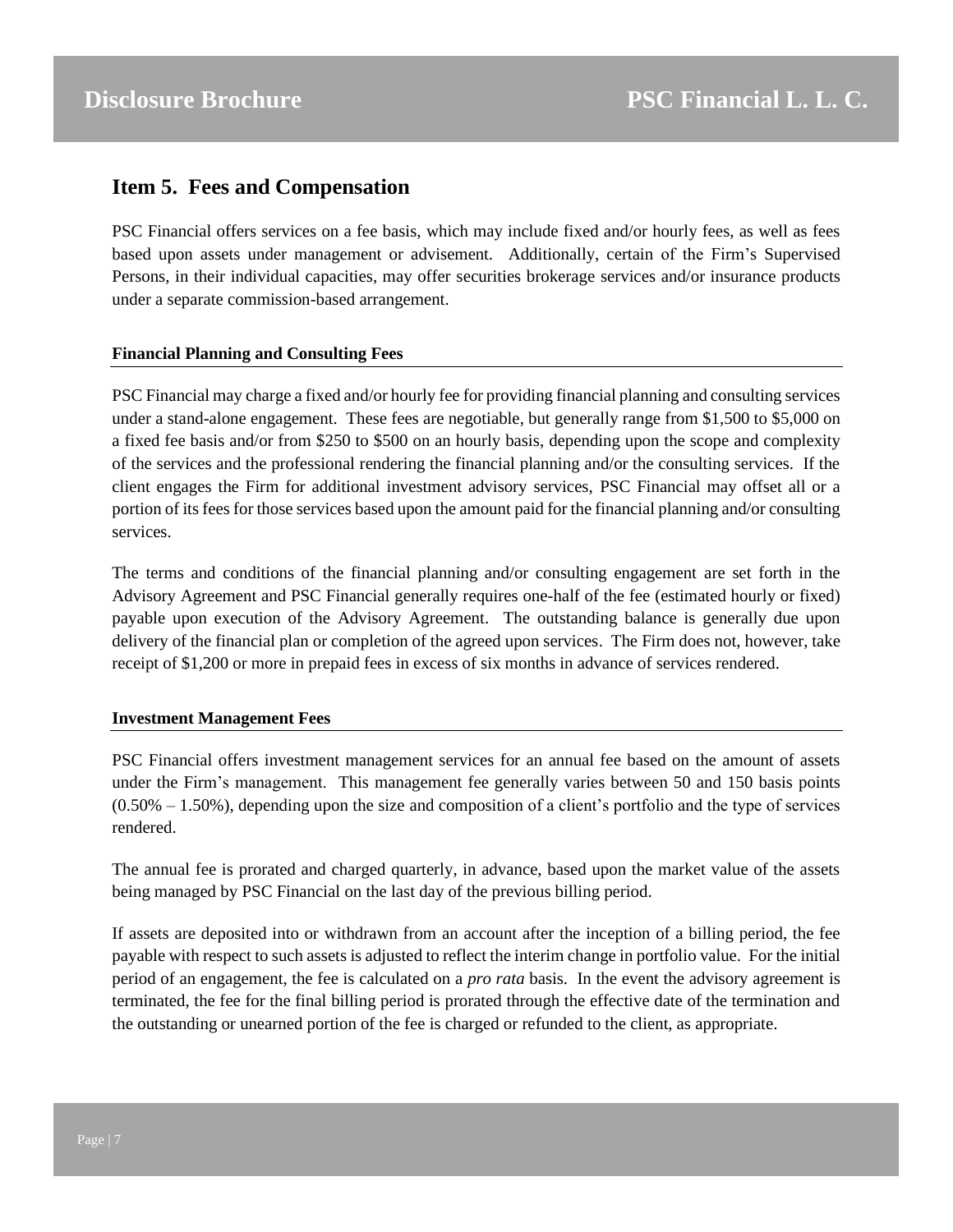Additionally, for asset management services the Firm provides with respect to certain client holdings (e.g., held-away assets, accommodation accounts, alternative investments, etc.), PSC Financial may negotiate a fee rate that differs from the range set forth above.

#### **Retirement Plan Consulting Fees**

PSC Financial generally charges as fixed project-based fee to provide clients with retirement plan consulting services. Each engagement is individually negotiated and tailored to accommodate the needs of the individual plan sponsor, as memorialized in the Agreement. These fees vary, based on the scope of the services to be rendered. In those situations where PSC Financial has agreed to manage a plan's assets, the Firm may also charge an annual asset-based fee between 15 and 50 basis points  $(0.15\% - 0.50\%)$ , depending upon the amount of assets to be managed.

#### **Fee Discretion**

PSC Financial may, in its sole discretion, negotiate to charge a lesser fee based upon certain criteria, such as anticipated future earning capacity, anticipated future additional assets, dollar amount of assets to be managed, related accounts, account composition, pre-existing/legacy client relationship, account retention and pro bono activities.

#### **Additional Fees and Expenses**

In addition to the advisory fees paid to PSC Financial, clients may also incur certain charges imposed by other third parties, such as broker-dealers, LPLs, trust companies, banks and other financial institutions (collectively "Financial Institutions"). These additional charges may include securities brokerage commissions, transaction fees, custodial fees, fees attributable to alternative assets, reporting charges, fees charged by the Independent Managers, charges imposed directly by a mutual fund or ETF in a client's account, as disclosed in the fund's prospectus (e.g., fund management fees and other fund expenses), deferred sales charges, odd-lot differentials, transfer taxes, wire transfer and electronic fund fees, and other fees and taxes on brokerage accounts and securities transactions. The Firm's brokerage practices are described at length in Item 12, below.

#### **Direct Fee Debit**

Clients generally provide PSC Financial and/or certain Independent Managers with the authority to directly debit their accounts for payment of the investment advisory fees. The Financial Institutions that act as the qualified LPL for client accounts, from which the Firm retains the authority to directly deduct fees, have agreed to send statements to clients not less than quarterly detailing all account transactions, including any amounts paid to PSC Financial. Where required, PSC Financial also sends to clients a written invoice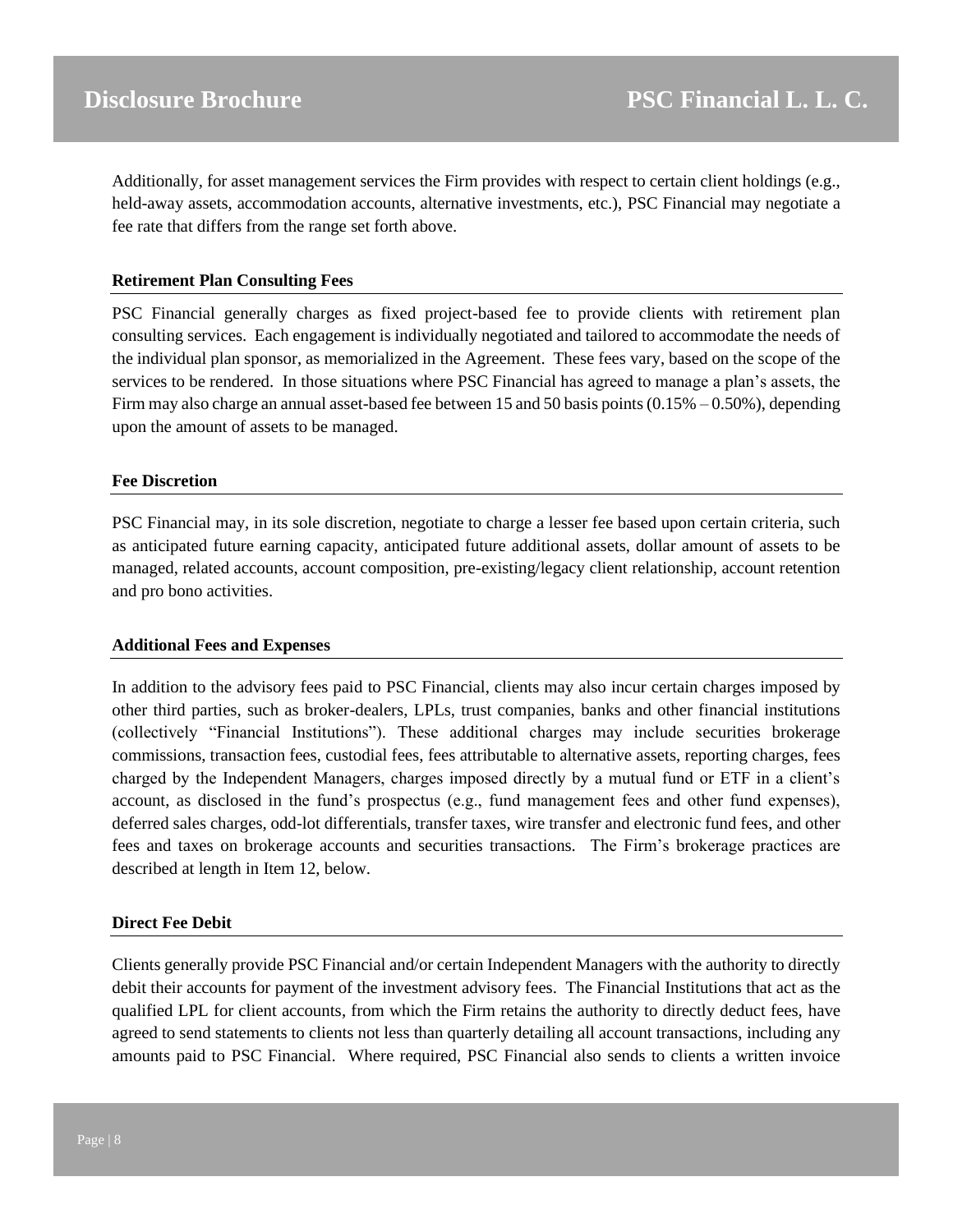itemizing the fee, including the formula used to calculate the fee, the time period covered by the fee and the amount of assets under management on which the fee was based. Alternatively, clients may elect to have PSC Financial send a separate invoice for direct payment.

#### **Account Additions and Withdrawals**

Clients may make additions to and withdrawals from their account at any time, subject to PSC Financial's right to terminate an account. Additions may be in cash or securities provided that the Firm reserves the right to liquidate any transferred securities or declines to accept particular securities into a client's account. Clients may withdraw account assets on notice to PSC Financial, subject to the usual and customary securities settlement procedures. However, the Firm generally designs its portfolios as long-term investments and the withdrawal of assets may impair the achievement of a client's investment objectives. PSC Financial may consult with its clients about the options and implications of transferring securities. Clients are advised that when transferred securities are liquidated, they may be subject to transaction fees, short-term redemption fees, fees assessed at the mutual fund level (e.g., contingent deferred sales charges) and/or tax ramifications.

#### **Commissions and Sales Charges for Recommendations of Securities**

Clients can engage certain persons associated with PSC Financial (but not the Firm directly) to render securities brokerage services under a separate commission-based arrangement. Clients are under no obligation to engage such persons and may choose brokers or agents not affiliated with PSC Financial.

Under this arrangement, the Firm's Supervised Persons, in their individual capacities as registered representatives of LPL, may provide securities brokerage services and implement securities transactions under a separate commission based arrangement. Supervised Persons may be entitled to a portion of the brokerage commissions paid to LPL, as well as a share of any ongoing distribution or service (trail) fees from the sale of mutual funds. PSC Financial may also recommend no-load or load-waived funds, where no sales charges are assessed. Prior to effecting any transactions, clients are required to enter into a separate account agreement with LPL.

A conflict of interest exists to the extent that PSC Financial recommends the purchase or sale of securities where its Supervised Persons receive commissions or other additional compensation as a result of the Firm's recommendation. The Firm has procedures in place to ensure that any recommendations made by such Supervised Persons are in the best interest of clients. For certain accounts covered by the Employee Retirement Income Security Act of 1974 ("ERISA") and such others that PSC Financial, in its sole discretion, deems appropriate, PSC Financial may provide its investment advisory services on a fee-offset basis. In this scenario, PSC Financial may offset its fees by an amount equal to the aggregate commissions and 12b-1 fees earned by the Firm's Supervised Persons in their individual capacities as registered representatives of LPL.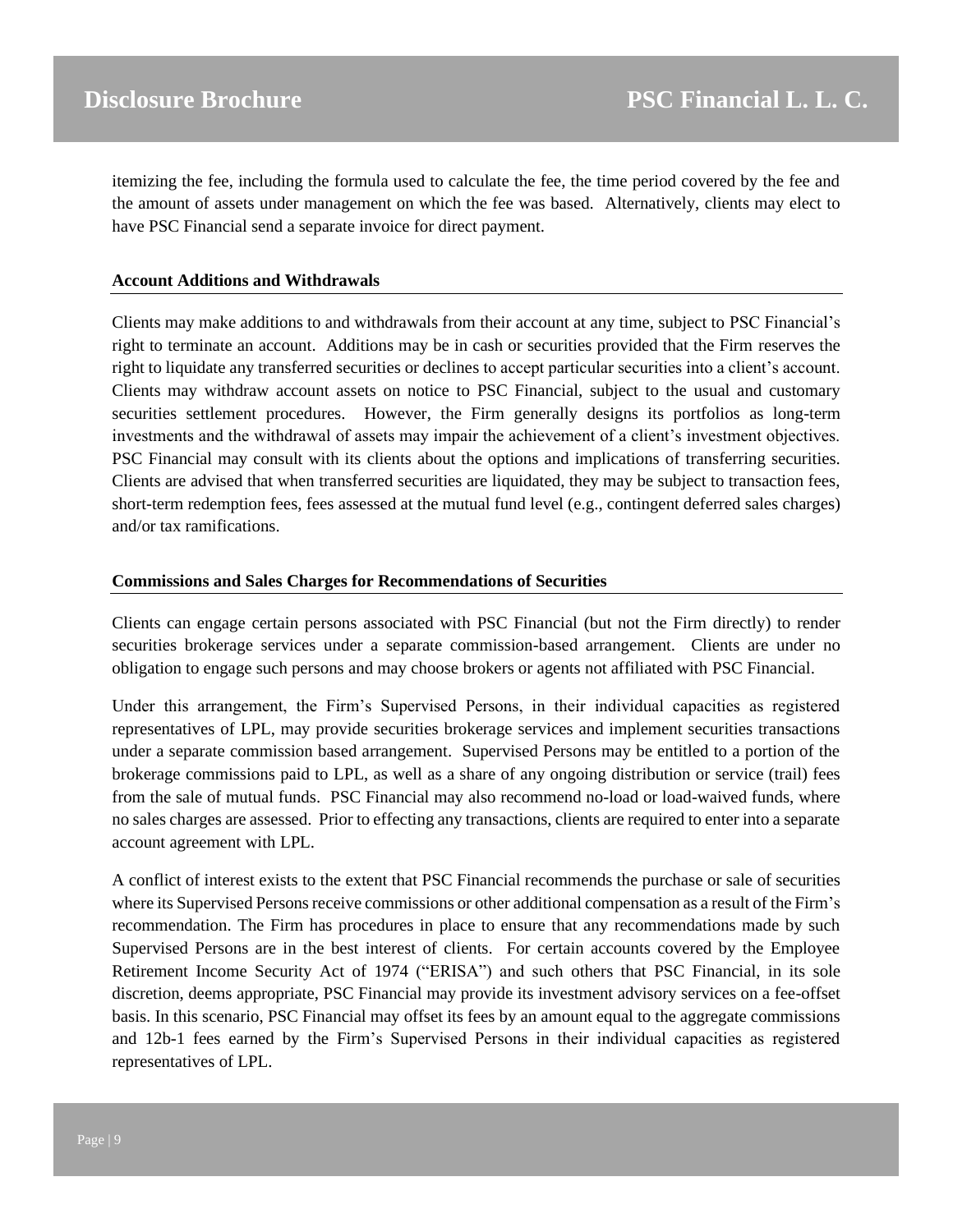# <span id="page-9-0"></span>**Item 6. Performance-Based Fees and Side-by-Side Management**

PSC Financial does not provide any services for a performance-based fee (i.e., a fee based on a share of capital gains or capital appreciation of a client's assets).

# <span id="page-9-1"></span>**Item 7. Types of Clients**

PSC Financial offers services to individuals, high net worth individuals, pension and profit sharing plans, trusts, estates, charitable organizations, corporations and business entities.

# **Minimum Account Requirements**

PSC Financial does not impose a stated minimum fee or minimum portfolio value for starting and maintaining an investment management relationship. Certain Independent Managers may, however, impose more restrictive account requirements and billing practices from the Firm. In these instances, PSC Financial may alter its corresponding account requirements and/or billing practices to accommodate those of the Independent Managers.

# <span id="page-9-2"></span>**Item 8. Methods of Analysis, Investment Strategies and Risk of Loss**

# **Methods of Analysis**

PSC Financial utilizes a combination of fundamental and technical methods of analysis.

Fundamental analysis involves an evaluation of the fundamental financial condition and competitive position of a particular fund or issuer. For PSC Financial, this process typically involves an analysis of an issuer's management team, investment strategies, style drift, past performance, reputation and financial strength in relation to the asset class concentrations and risk exposures of the Firm's model asset allocations. A substantial risk in relying upon fundamental analysis is that while the overall health and position of a company may be good, evolving market conditions may negatively impact the security.

Technical analysis involves the examination of past market data rather than specific issuer information in determining the recommendations made to clients. Technical analysis may involve the use of mathematical based indicators and charts, such as moving averages and price correlations, to identify market patterns and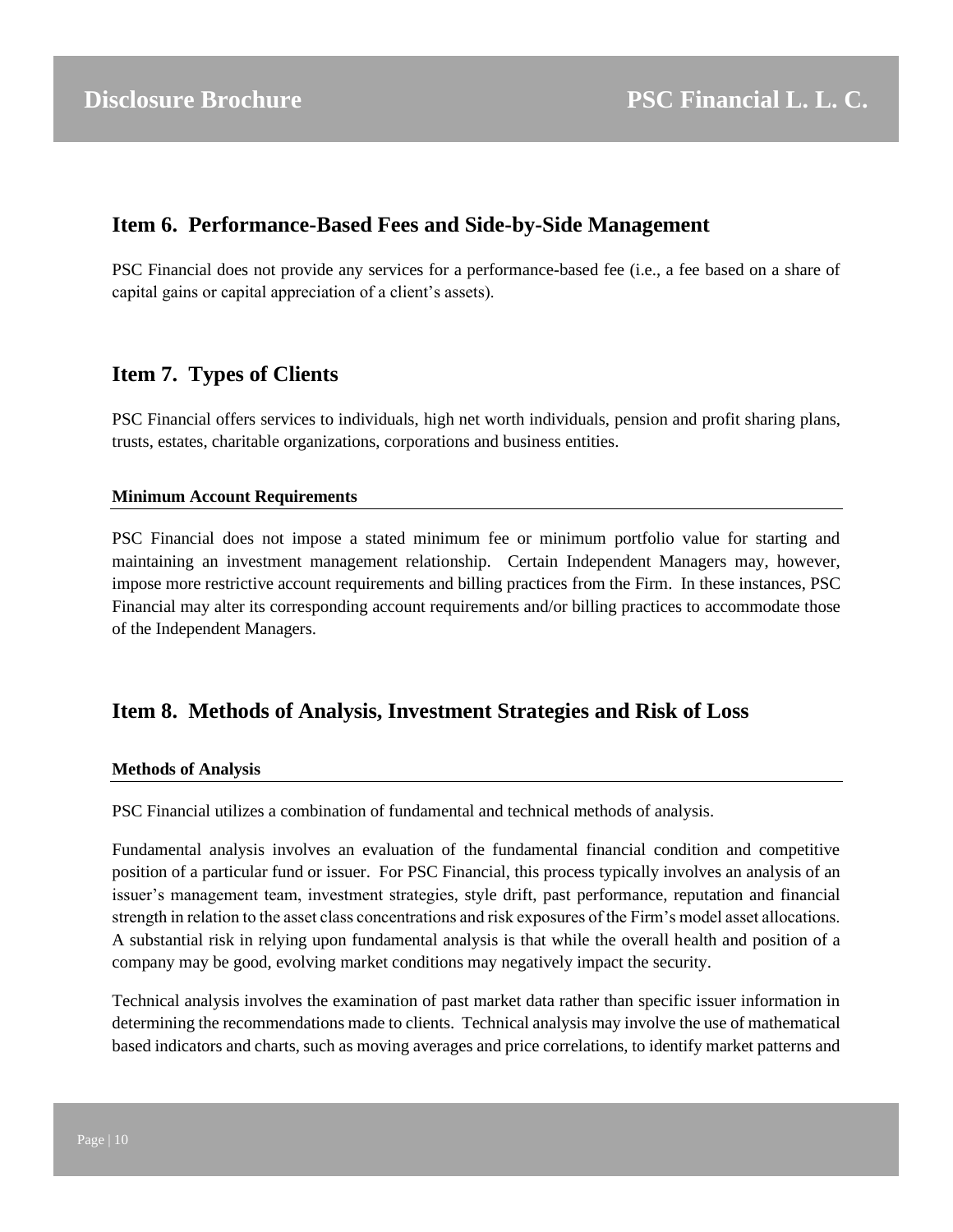trends which may be based on investor sentiment rather than the fundamentals of the company. A substantial risk in relying upon technical analysis is that spotting historical trends may not help to predict such trends in the future. Even if the trend will eventually reoccur, there is no guarantee that PSC Financial will be able to accurately predict such a reoccurrence.

### **Investment Strategies**

#### *Long-term Purchases*

The Firm purchases securities with the idea of holding them in the client's account for a year or longer. Typically PSC Financial employs this strategy when securities are believed to be undervalued or the Firm is seeking exposure to a particular asset class over time, regardless of the current projection for the class of security. A risk of long-term purchase strategy is that by holding the security for this length of time, PSC Financial may not be able to take advantages of short-term gains that could prove profitable to a client. Moreover, if the predications are incorrect, a security may decline sharply in value before being sold.

#### *Short-term Purchases*

When utilizing this strategy, PSC Financial purchases securities with the idea of selling them within a relatively short timeframe (typically a year or less). The Firm does this in order to take advantage of conditions that PSC Financial believes will soon result in a price swing in the securities purchased. A risk of a short-term purchase strategy is that when selling a security with a holding period of less than one year, it may generate a short-term capital gains tax.

# **Risk of Loss**

# *Market Risks*

Investing involves risk, including the potential loss of principal, and all investors should be guided accordingly. The profitability of a significant portion of PSC Financial's recommendations and/or investment decisions may depend to a great extent upon correctly assessing the future course of price movements of stocks, bonds and other asset classes. There can be no assurance that PSC Financial will be able to predict those price movements accurately or capitalize on any such assumptions.

# *Mutual Funds and ETFs*

An investment in a mutual fund or ETF involves risk, including the loss of principal. Mutual fund and ETF shareholders are necessarily subject to the risks stemming from the individual issuers of the fund's underlying portfolio securities. Such shareholders are also liable for taxes on any fund-level capital gains,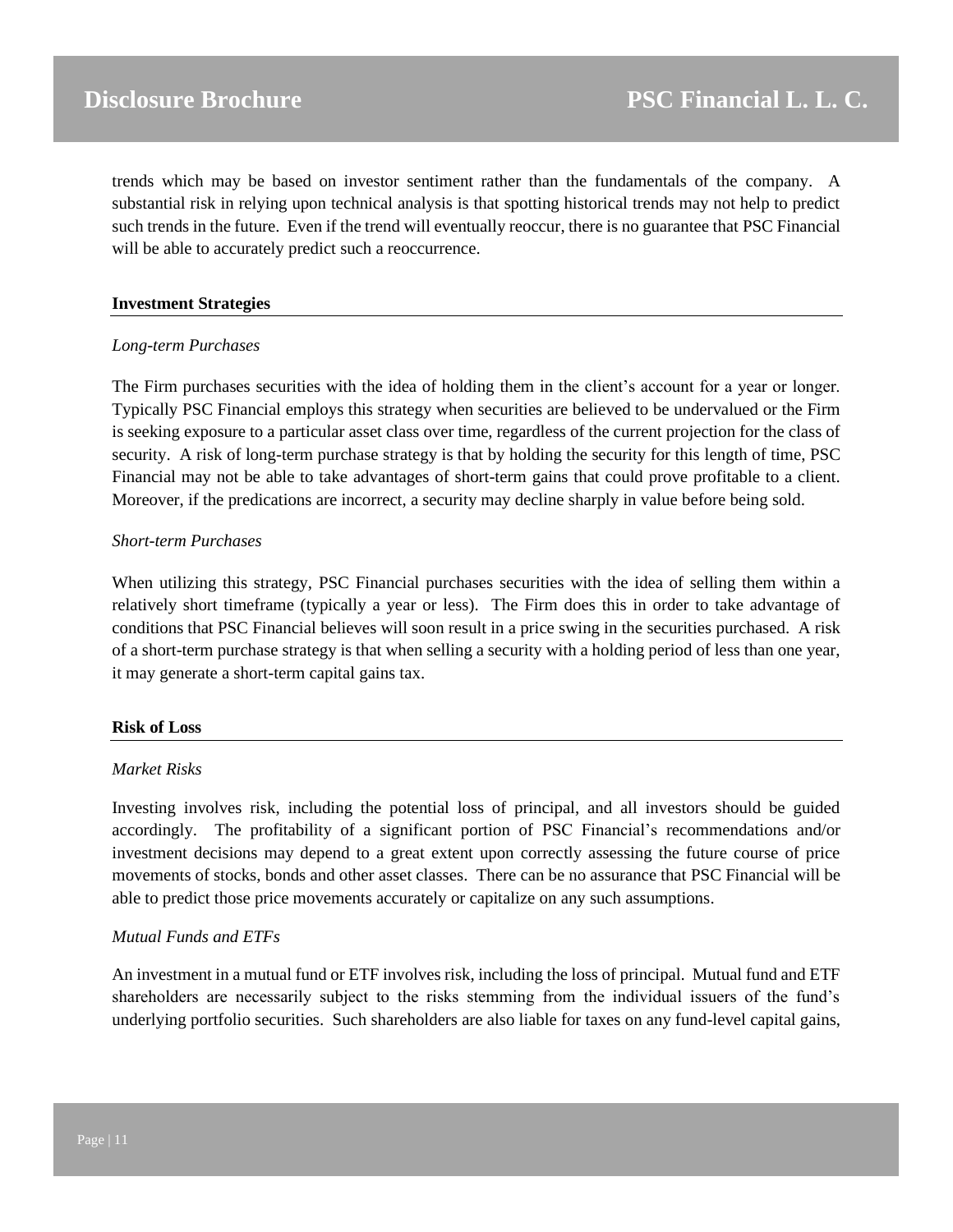as mutual funds and ETFs are required by law to distribute capital gains in the event they sell securities for a profit that cannot be offset by a corresponding loss.

Shares of mutual funds are generally distributed and redeemed on an ongoing basis by the fund itself or a broker acting on its behalf. The trading price at which a share is transacted is equal to a fund's stated daily per share net asset value ("NAV"), plus any shareholders fees (e.g., sales loads, purchase fees, redemption fees). The per share NAV of a mutual fund is calculated at the end of each business day, although the actual NAV fluctuates with intraday changes to the market value of the fund's holdings. The trading prices of a mutual fund's shares may differ significantly from the NAV during periods of market volatility, which may, among other factors, lead to the mutual fund's shares trading at a premium or discount to actual NAV.

Shares of ETFs are listed on securities exchanges and transacted at negotiated prices in the secondary market. Generally, ETF shares trade at or near their most recent NAV, which is generally calculated at least once daily for indexed based ETFs and potentially more frequently for actively managed ETFs. However, certain inefficiencies may cause the shares to trade at a premium or discount to their pro rata NAV. There is also no guarantee that an active secondary market for such shares will develop or continue to exist. Generally, an ETF only redeems shares when aggregated as creation units (usually 20,000 shares or more). Therefore, if a liquid secondary market ceases to exist for shares of a particular ETF, a shareholder may have no way to dispose of such shares.

## *Use of Independent Managers*

As stated above, PSC Financial may select certain Independent Managers to manage a portion of its clients' assets. In these situations, PSC Financial continues to conduct ongoing due diligence of such managers, but such recommendations rely to a great extent on the Independent Managers' ability to successfully implement their investment strategies. In addition, PSC Financial generally may not have the ability to supervise the Independent Managers on a day-to-day basis.

#### *Real Estate Investment Trusts (REITs)*

PSC Financial may recommend an investment in, or allocate assets among, various real estate investment trusts ("REITs"), the shares of which exist in the form of either publicly traded or privately placed securities. REITs are collective investment vehicles with portfolios comprised primarily of real estate and mortgage related holdings. Many REITs hold heavy concentrations of investments tied to commercial and/or residential developments, which inherently subject REIT investors to the risks associated with a downturn in the real estate market. Investments linked to certain regions that experience greater volatility in the local real estate market may give rise to large fluctuations in the value of the vehicle's shares. Mortgage related holdings may give rise to additional concerns pertaining to interest rates, inflation, liquidity and counterparty risk.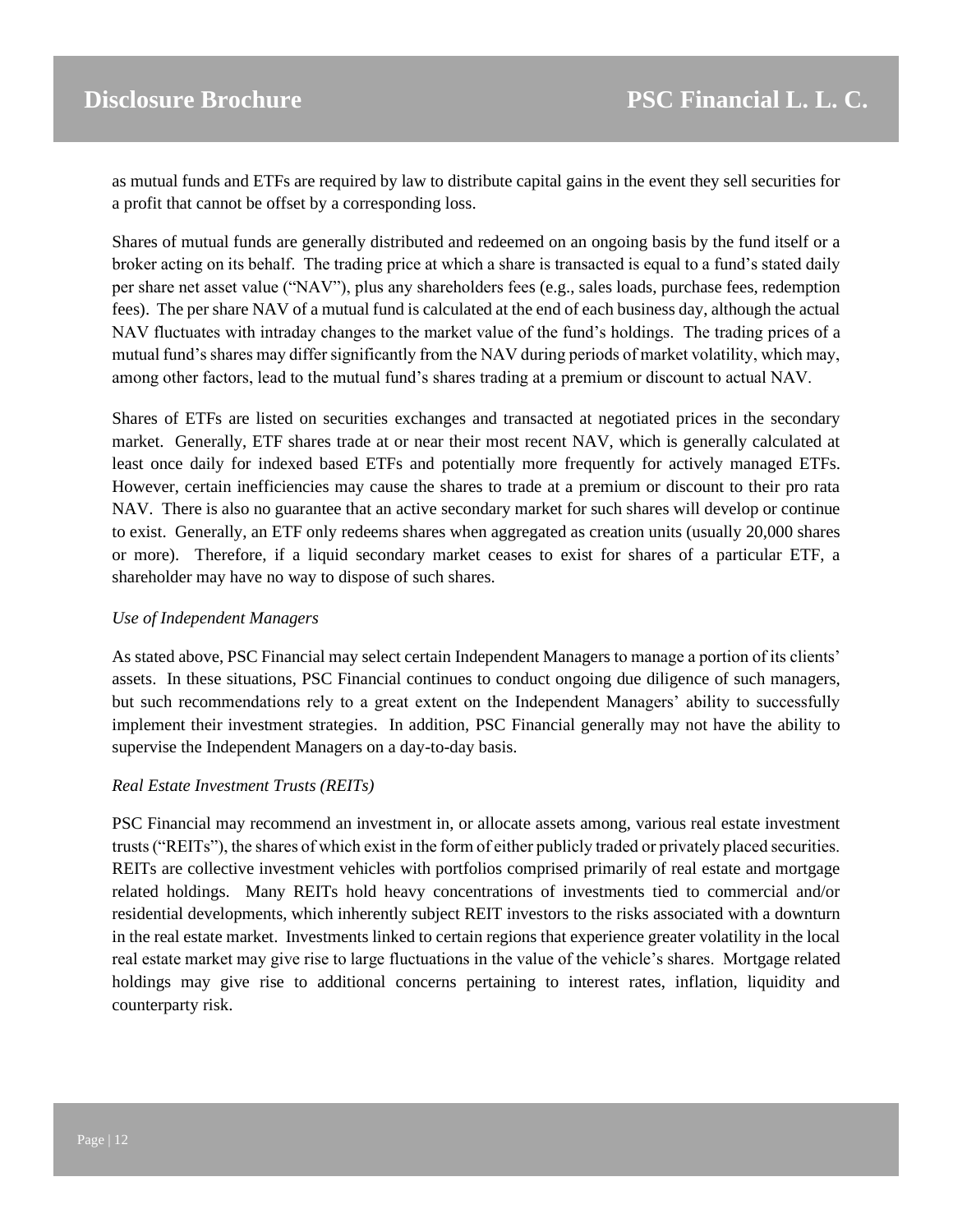*Exchange-Traded Notes (ETNs)*

PSC Financial may recommend an investment in, or allocate assets among, various exchange-traded notes ("ETNs"). ETNs are unsecured debt securities which are listed on securities exchanges and transacted at negotiated prices in the secondary market. ETNs are designed to track the performance of a corresponding benchmark. An ETN is essentially a contract between an issuer and the ETN holder, whereby the issuer, upon maturity, agrees to pay an amount relative to the returns of the underlying benchmark. In addition to the risks associated with the specific benchmark, ETN holders are also subject to various counterparty concerns. In this respect, the value of an ETN may be adversely impacted by a downgrade to the issuer's credit rating and/or an unwillingness or inability of the issuer to perform its contractual obligations.

# <span id="page-12-0"></span>**Item 9. Disciplinary Information**

PSC Financial has not been involved in any legal or disciplinary events that are material to a client's evaluation of its advisory business or the integrity of its management.

# <span id="page-12-1"></span>**Item 10. Other Financial Industry Activities and Affiliations**

# **Registered Representatives of a Broker/Dealer**

Certain of the Firm's Supervised Persons are registered representatives of LPL and may provide clients with securities brokerage services under a separate commission-based arrangement. This arrangement is described at length in Item 5.

# **Licensed Insurance Agents**

A number of the Firm's Supervised Persons are licensed insurance agents and may offer certain insurance products on a fully-disclosed commissionable basis. A conflict of interest exists to the extent that PSC Financial recommends the purchase of insurance products where its Supervised Persons may be entitled to insurance commissions or other additional compensation. The Firm has procedures in place whereby it seeks to ensure that all recommendations are made in its clients' best interest regardless of any such affiliations.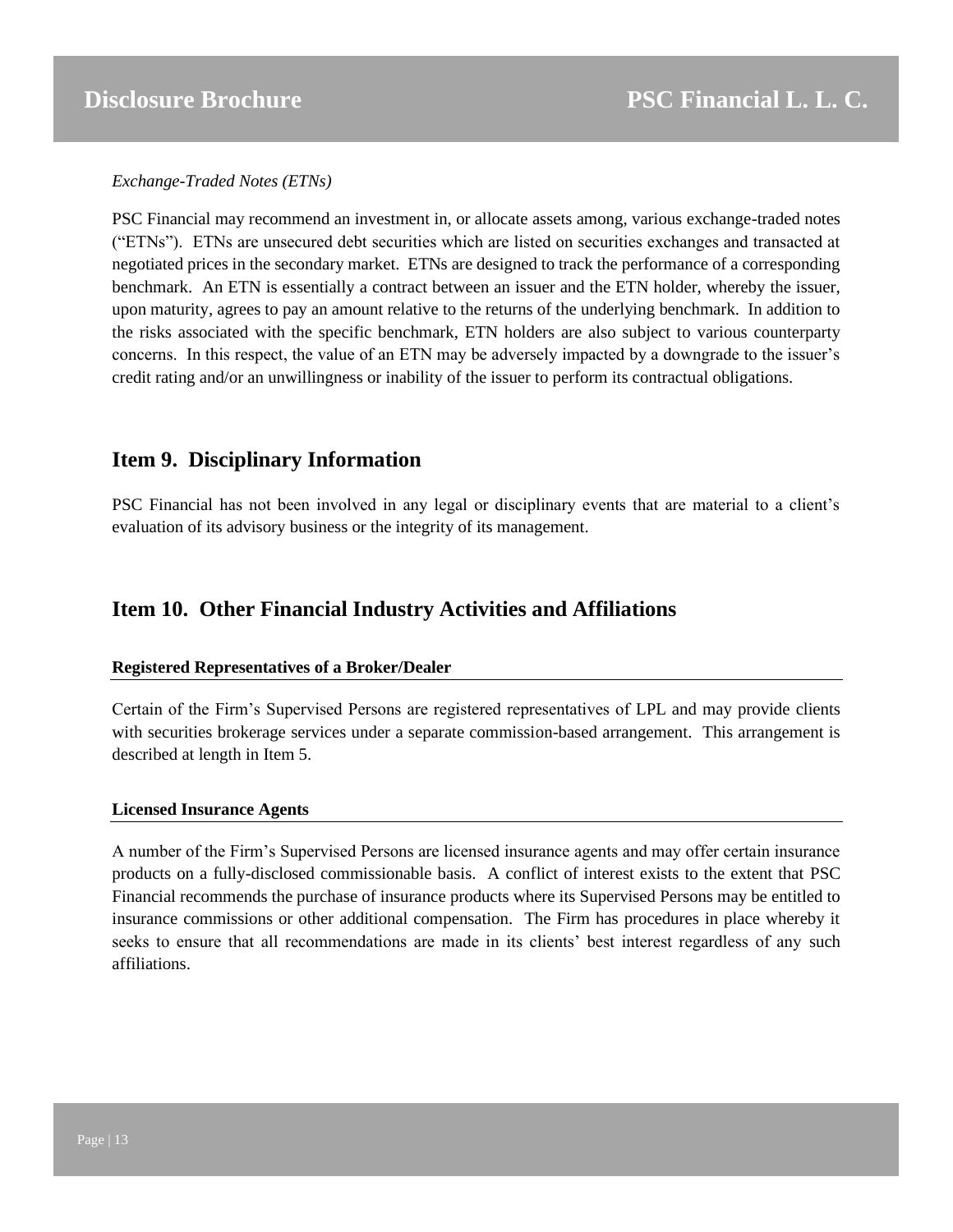# <span id="page-13-0"></span>**Item 11. Code of Ethics**

PSC Financial has adopted a code of ethics in compliance with applicable securities laws ("Code of Ethics") that sets forth the standards of conduct expected of its Supervised Persons. PSC Financial's Code of Ethics contains written policies reasonably designed to prevent certain unlawful practices such as the use of material non-public information by the Firm or any of its Supervised Persons and the trading by the same of securities ahead of clients in order to take advantage of pending orders.

The Code of Ethics also requires certain of PSC Financial's personnel to report their personal securities holdings and transactions and obtain pre-approval of certain investments (e.g., initial public offerings, limited offerings). However, the Firm's Supervised Persons are permitted to buy or sell securities that it also recommends to clients if done in a fair and equitable manner that is consistent with the Firm's policies and procedures. This Code of Ethics has been established recognizing that some securities trade in sufficiently broad markets to permit transactions by certain personnel to be completed without any appreciable impact on the markets of such securities. Therefore, under limited circumstances, exceptions may be made to the policies stated below.

When the Firm is engaging in or considering a transaction in any security on behalf of a client, no Supervised Person will access to this information may knowingly effect for themselves or for their immediate family (i.e., spouse, minor children and adults living in the same household) a transaction in that security unless:

- the transaction has been completed;
- the transaction for the Supervised Person is completed as part of a batch trade with clients; or
- a decision has been made not to engage in the transaction for the client.

These requirements are not applicable to: (i) direct obligations of the Government of the United States; (ii) money market instruments, bankers' acceptances, bank certificates of deposit, commercial paper, repurchase agreements and other high quality short-term debt instruments, including repurchase agreements; (iii) shares issued by mutual funds or money market funds; and (iv) shares issued by unit investment trusts that are invested exclusively in one or more mutual funds.

Clients and prospective clients may contact PSC Financial to request a copy of its Code of Ethics.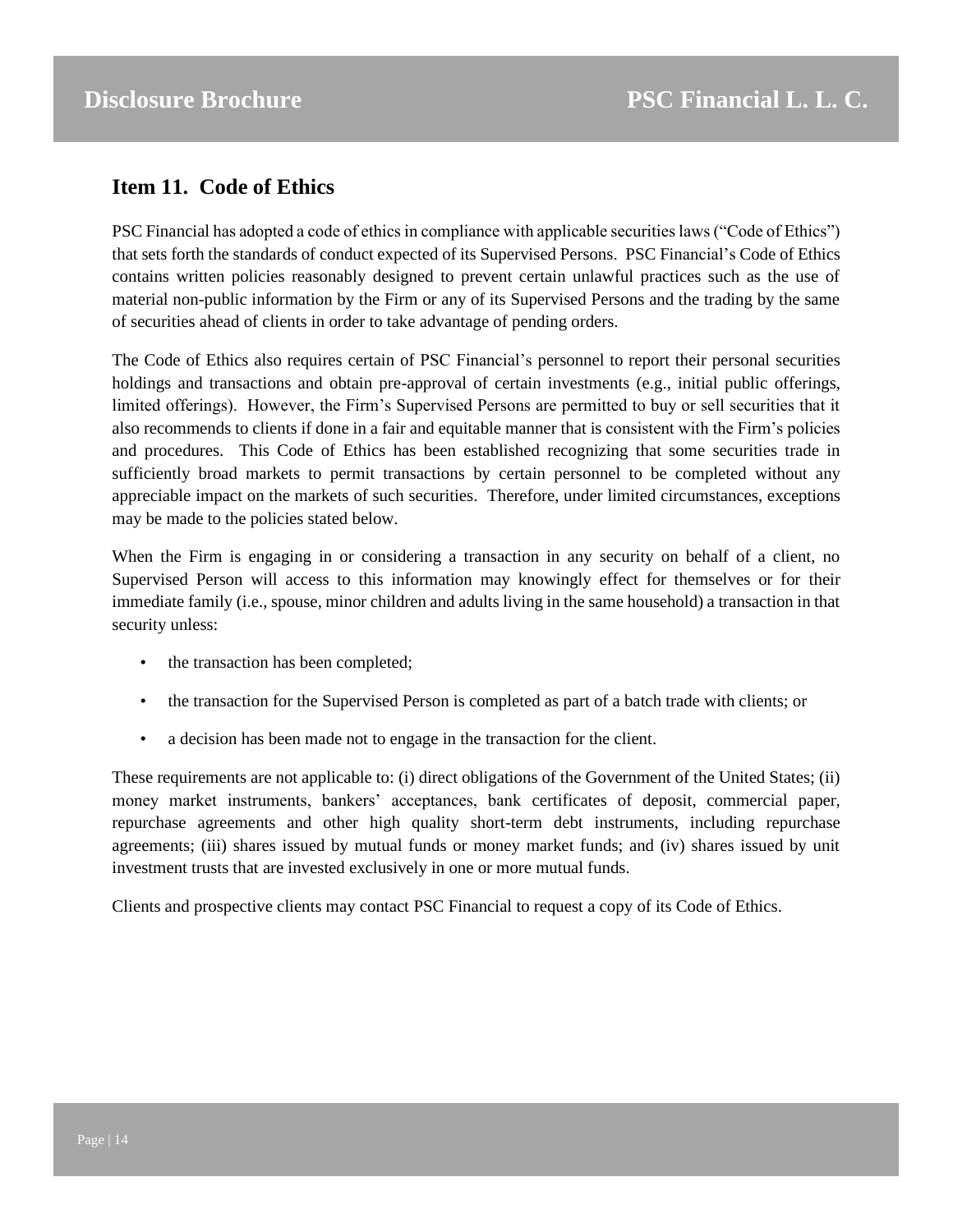# <span id="page-14-0"></span>**Item 12. Brokerage Practices**

## **Recommendation of Broker/Dealers for Client Transactions**

PSC Financial generally recommends that clients utilize the custody, brokerage and clearing services of LPL Financial LLC ("LPL") for investment management accounts.

Factors which PSC Financial considers in recommending LPL or any other broker-dealer to clients include their respective financial strength, reputation, execution, pricing, research and service. LPL may enable the Firm to obtain many mutual funds without transaction charges and other securities at nominal transaction charges. The commissions and/or transaction fees charged by LPL may be higher or lower than those charged by other Financial Institutions.

The commissions paid by PSC Financial's clients to LPL comply with the Firm's duty to obtain "best execution." Clients may pay commissions that are higher than another qualified Financial Institution might charge to effect the same transaction where PSC Financial determines that the commissions are reasonable in relation to the value of the brokerage and research services received. In seeking best execution, the determinative factor is not the lowest possible cost, but whether the transaction represents the best qualitative execution, taking into consideration the full range of a Financial Institution's services, including among others, the value of research provided, execution capability, commission rates and responsiveness. PSC Financial seeks competitive rates but may not necessarily obtain the lowest possible commission rates for client transactions.

Consistent with obtaining best execution, brokerage transactions may be directed to certain broker/dealers in return for investment research products and/or services which assist PSC Financial in its investment decision-making process. Such research generally will be used to service all of the Firm's clients, but brokerage commissions paid by one client may be used to pay for research that is not used in managing that client's portfolio. The receipt of investment research products and/or services as well as the allocation of the benefit of such investment research products and/or services poses a conflict of interest because PSC Financial does not have to produce or pay for the products or services.

PSC Financial periodically and systematically reviews its policies and procedures regarding its recommendation of Financial Institutions in light of its duty to obtain best execution.

# **Software and Support Provided by Financial Institutions**

PSC Financial may receive without cost from LPL computer software and related systems support, which allow PSC Financial to better monitor client accounts maintained at LPL. PSC Financial may receive the software and related support without cost because the Firm renders investment management services to clients that maintain assets at LPL. The software and support is not provided in connection with securities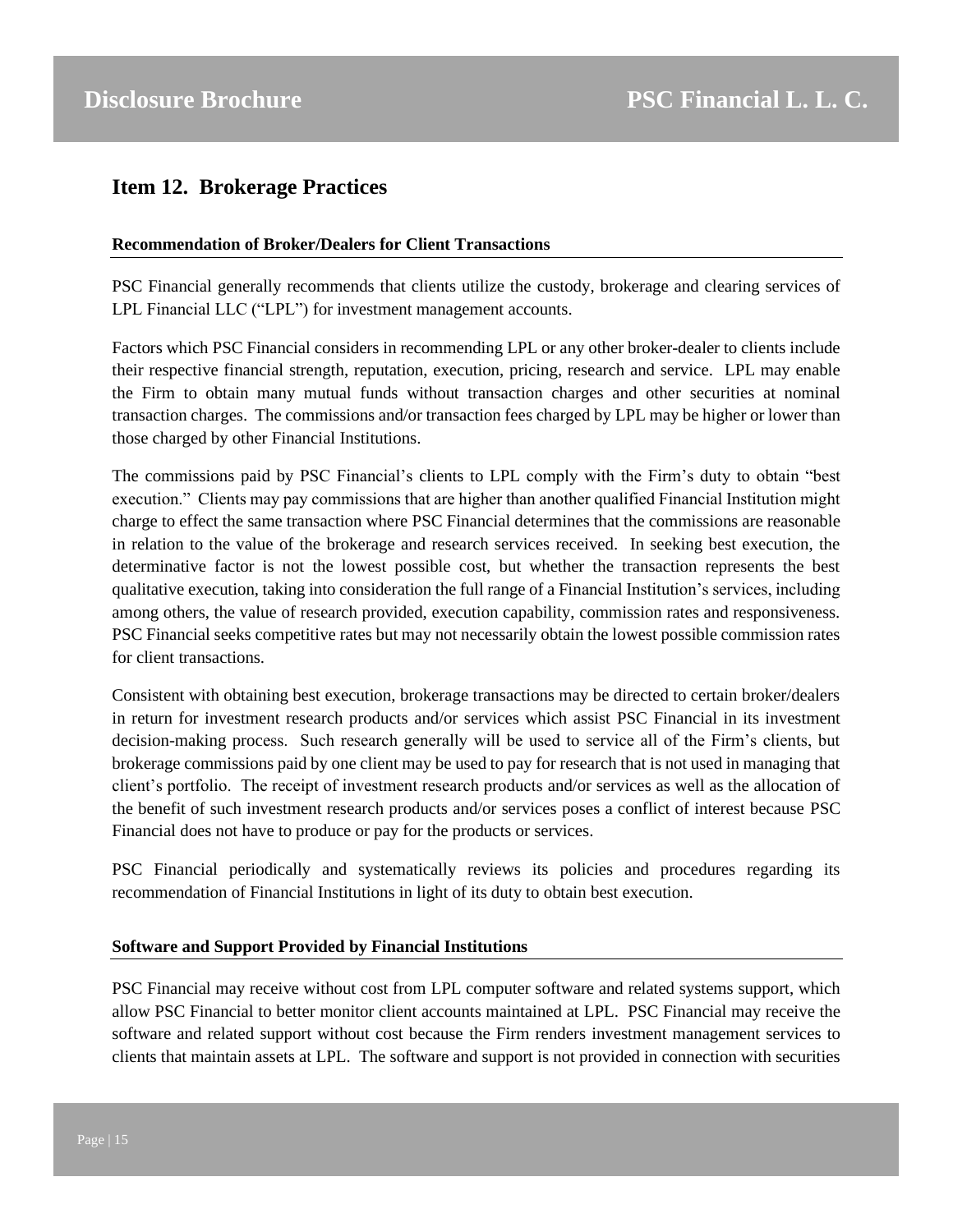transactions of clients (i.e., not "soft dollars"). The software and related systems support may benefit PSC Financial, but not its clients directly. In fulfilling its duties to its clients, PSC Financial endeavors at all times to put the interests of its clients first. Clients should be aware, however, that PSC Financial's receipt of economic benefits from a broker/dealer creates a conflict of interest since these benefits may influence the Firm's choice of broker/dealer over another that does not furnish similar software, systems support or services.

Specifically, PSC Financial may receive the following benefits from LPL:

- Receipt of duplicate client confirmations and bundled duplicate statements;
- Access to a trading desk that exclusively services its institutional traders;
- Access to block trading which provides the ability to aggregate securities transactions and then allocate the appropriate shares to client accounts; and
- Access to an electronic communication network for client order entry and account information.

# **Brokerage for Client Referrals**

PSC Financial does not consider, in selecting or recommending broker/dealers, whether the Firm receives client referrals from the Financial Institutions or other third party.

#### **Directed Brokerage**

The client may direct PSC Financial in writing to use a particular Financial Institution to execute some or all transactions for the client. In that case, the client will negotiate terms and arrangements for the account with that Financial Institution and the Firm will not seek better execution services or prices from other Financial Institutions or be able to "batch" client transactions for execution through other Financial Institutions with orders for other accounts managed by PSC Financial (as described above). As a result, the client may pay higher commissions or other transaction costs, greater spreads or may receive less favorable net prices, on transactions for the account than would otherwise be the case. Subject to its duty of best execution, PSC Financial may decline a client's request to direct brokerage if, in the Firm's sole discretion, such directed brokerage arrangements would result in additional operational difficulties or violate restrictions imposed by other broker-dealers (as further discussed below).

#### **Commissions or Sales Charges for Recommendations of Securities**

As discussed above, certain Supervised Persons in their respective individual capacities are registered representatives of LPL. These Supervised Persons are subject to FINRA Rule 3040 which restricts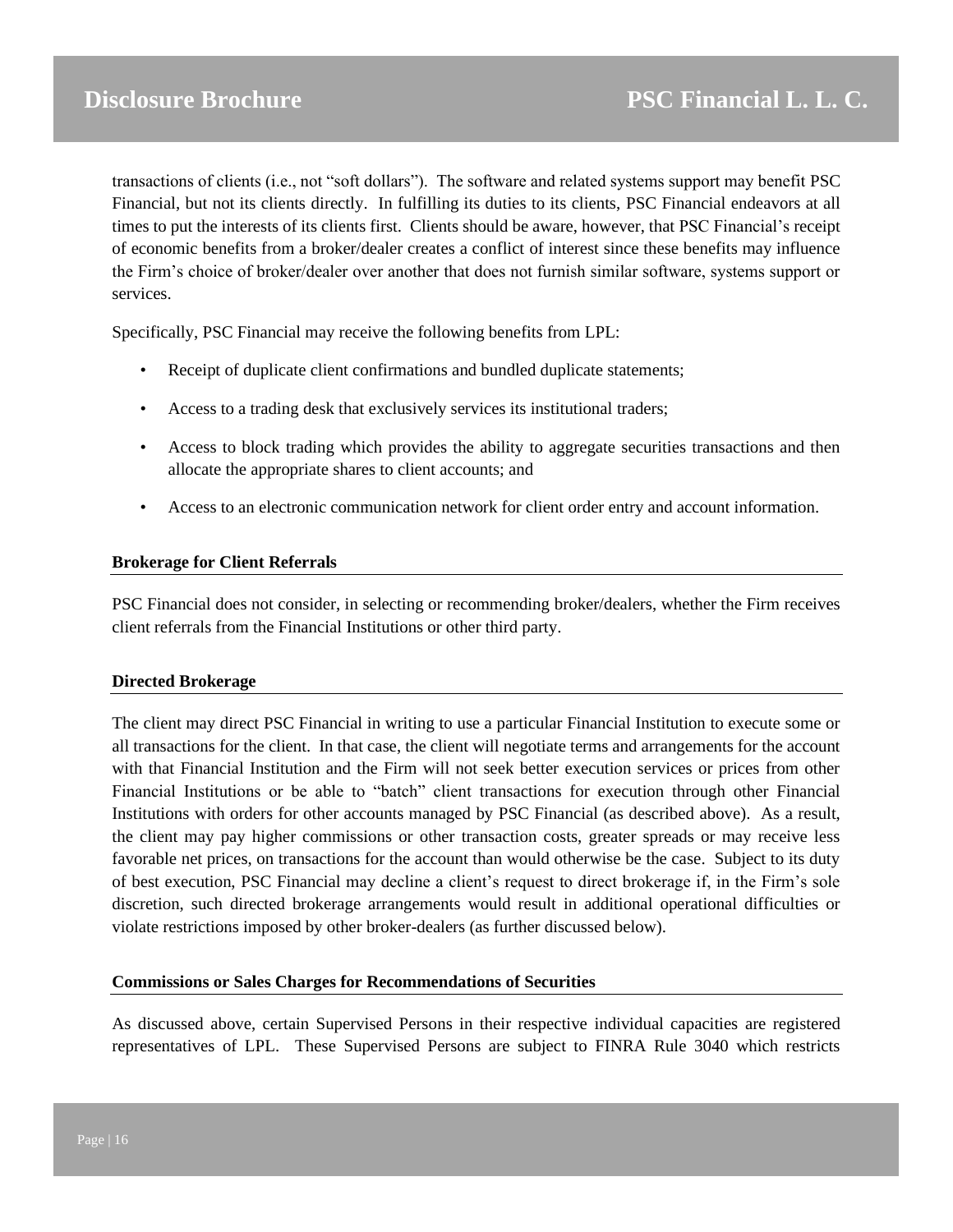registered representatives from conducting securities transactions away from their broker-dealer unless LPL provides written consent. Therefore, clients are advised that certain Supervised Persons may be restricted to conducting securities transactions through LPL if they have not secured written consent from LPL to execute securities transactions though a different broker-dealer. Absent such written consent or separation from LPL, these Supervised Persons are prohibited from executing securities transactions through any broker-dealer other than LPL under its internal supervisory policies. The Firm is cognizant of its duty to obtain best execution and has implemented policies and procedures reasonably designed in such pursuit.

#### **Trade Aggregation**

Transactions for each client generally will be effected independently, unless PSC Financial decides to purchase or sell the same securities for several clients at approximately the same time. PSC Financial may (but is not obligated to) combine or "batch" such orders to obtain best execution, to negotiate more favorable commission rates or to allocate equitably among the Firm's clients differences in prices and commissions or other transaction costs that might not have been obtained had such orders been placed independently. Under this procedure, transactions will generally be averaged as to price and allocated among PSC Financial's clients pro rata to the purchase and sale orders placed for each client on any given day. To the extent that the Firm determines to aggregate client orders for the purchase or sale of securities, including securities in which PSC Financial's Supervised Persons may invest, the Firm generally does so in accordance with applicable rules promulgated under the Advisers Act and no-action guidance provided by the staff of the U.S. Securities and Exchange Commission. PSC Financial does not receive any additional compensation or remuneration as a result of the aggregation.

In the event that the Firm determines that a prorated allocation is not appropriate under the particular circumstances, the allocation will be made based upon other relevant factors, which may include: (i) when only a small percentage of the order is executed, shares may be allocated to the account with the smallest order or the smallest position or to an account that is out of line with respect to security or sector weightings relative to other portfolios, with similar mandates; (ii) allocations may be given to one account when one account has limitations in its investment guidelines which prohibit it from purchasing other securities which are expected to produce similar investment results and can be purchased by other accounts; (iii) if an account reaches an investment guideline limit and cannot participate in an allocation, shares may be reallocated to other accounts (this may be due to unforeseen changes in an account's assets after an order is placed); (iv) with respect to sale allocations, allocations may be given to accounts low in cash; (v) in cases when a pro rata allocation of a potential execution would result in a de minimis allocation in one or more accounts, the Firm may exclude the account(s) from the allocation; the transactions may be executed on a pro rata basis among the remaining accounts; or (vi) in cases where a small proportion of an order is executed in all accounts, shares may be allocated to one or more accounts on a random basis.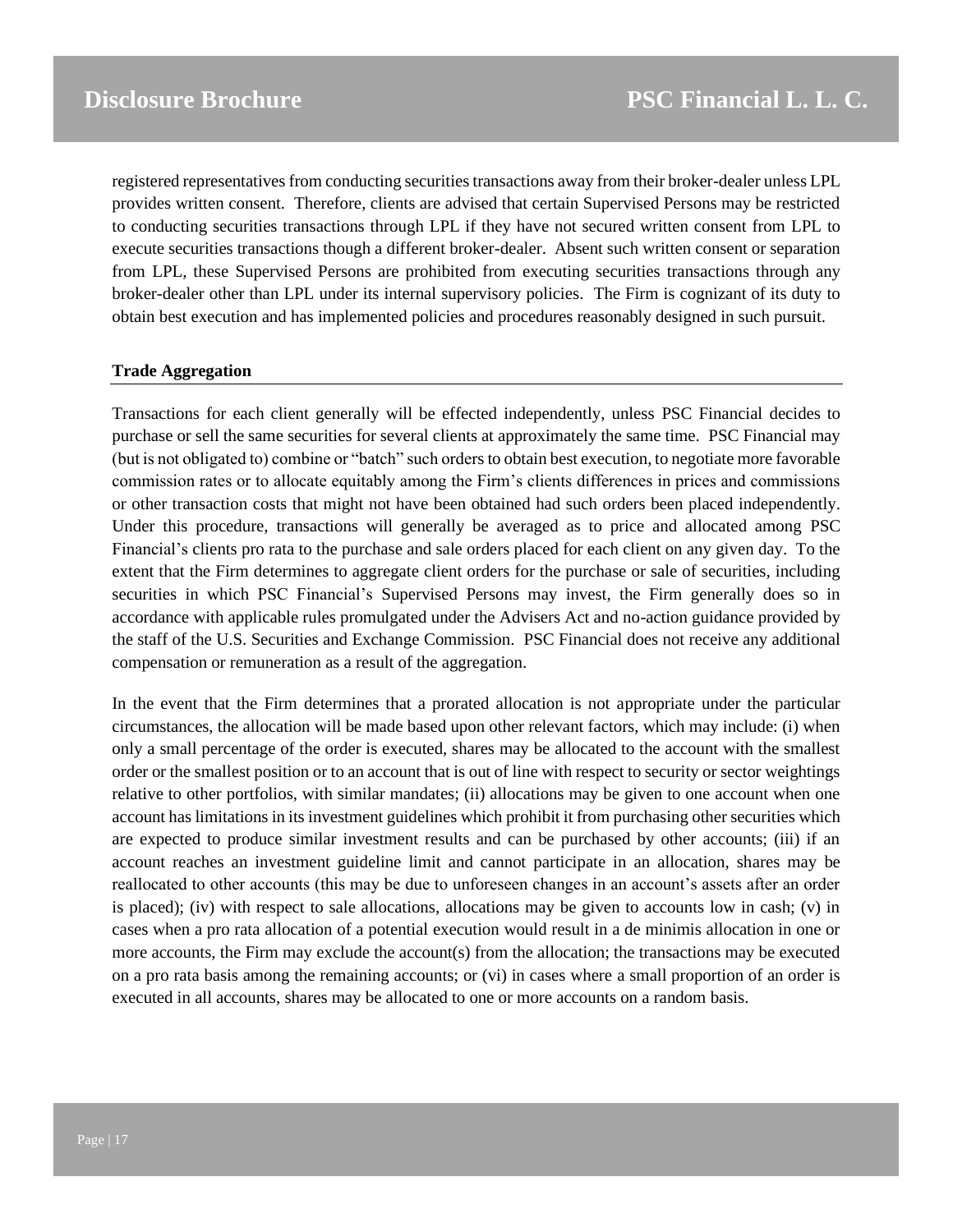# <span id="page-17-0"></span>**Item 13. Review of Accounts**

## **Account Reviews**

PSC Financial monitors client portfolios on a continuous and ongoing basis while regular account reviews are conducted on at least a quarterly basis. Such reviews are conducted by the Firm's Principal. All investment advisory clients are encouraged to discuss their needs, goals and objectives with PSC Financial and to keep the Firm informed of any changes thereto. The Firm contacts ongoing investment advisory clients at least annually to review its previous services and/or recommendations and quarterly to discuss the impact resulting from any changes in the client's financial situation and/or investment objectives.

#### **Account Statements and Reports**

Clients are provided with transaction confirmation notices and regular summary account statements directly from the Financial Institutions where their assets are custodied. From time-to-time or as otherwise requested, clients may also receive written or electronic reports from PSC Financial and/or an outside service provider, which contain certain account and/or market-related information, such as an inventory of account holdings or account performance. Clients should compare the account statements they receive from their LPL with any documents or reports they receive from PSC Financial or an outside service provider.

# <span id="page-17-1"></span>**Item 14. Client Referrals and Other Compensation**

#### **Client Referrals**

The Firm does not currently provide compensation to any third-party solicitors for client referrals.

# <span id="page-17-2"></span>**Item 15. Custody**

The Advisory Agreement and/or the separate agreement with any Financial Institution generally authorize PSC Financial and/or the Independent Managers to debit client accounts for payment of the Firm's fees and to directly remit those funds to the Firm in accordance with applicable custody rules. The Financial Institutions that act as the qualified LPL for client accounts, from which the Firm retains the authority to directly deduct fees, have agreed to send statements to clients not less than quarterly detailing all account transactions, including any amounts paid to PSC Financial. Where required, PSC Financial also sends to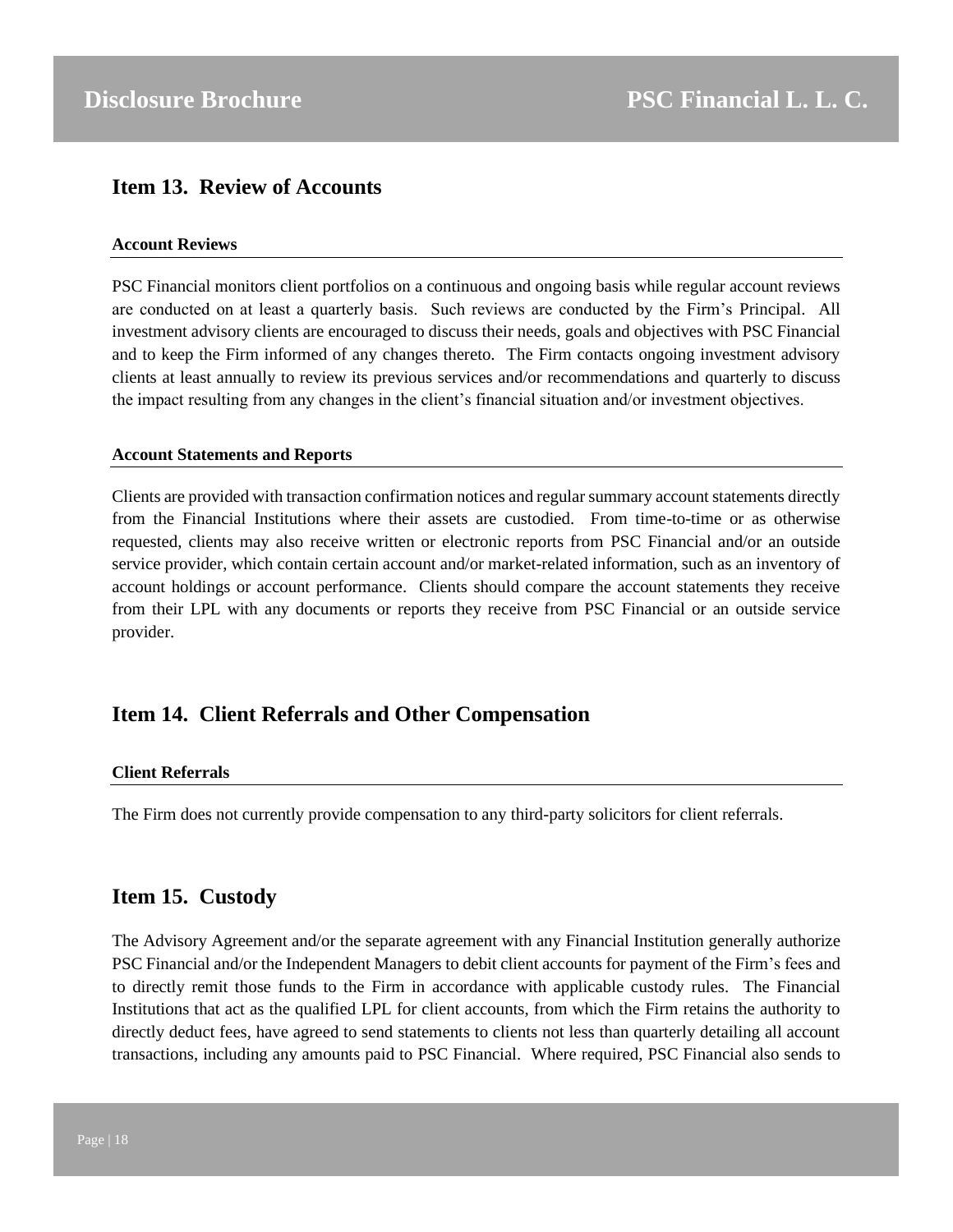clients a written invoice itemizing the fee, including the formula used to calculate the fee, the time period covered by the fee and the amount of assets under management on which the fee was based.

In addition, as discussed in Item 13, PSC Financial may also send periodic supplemental reports to clients. Clients should carefully review the statements sent directly by the Financial Institutions and compare them to those received from PSC Financial.

# <span id="page-18-0"></span>**Item 16. Investment Discretion**

PSC Financial may be given the authority to exercise discretion on behalf of clients. PSC Financial is considered to exercise investment discretion over a client's account if it can effect and/or direct transactions in client accounts without first seeking their consent. PSC Financial is given this authority through a powerof-attorney included in the agreement between PSC Financial and the client. Clients may request a limitation on this authority (such as certain securities not to be bought or sold). PSC Financial takes discretion over the following activities:

- The securities to be purchased or sold;
- The amount of securities to be purchased or sold;
- When transactions are made; and
- The Independent Managers to be hired or fired.

# <span id="page-18-1"></span>**Item 17. Voting Client Securities**

# **Declination of Proxy Voting Authority**

PSC Financial generally does not accept the authority to vote a client's securities (i.e., proxies) on their behalf. Clients receive proxies directly from the Financial Institutions where their assets are custodied and may contact the Firm at the contact information on the cover of this brochure with questions about any such issuer solicitations.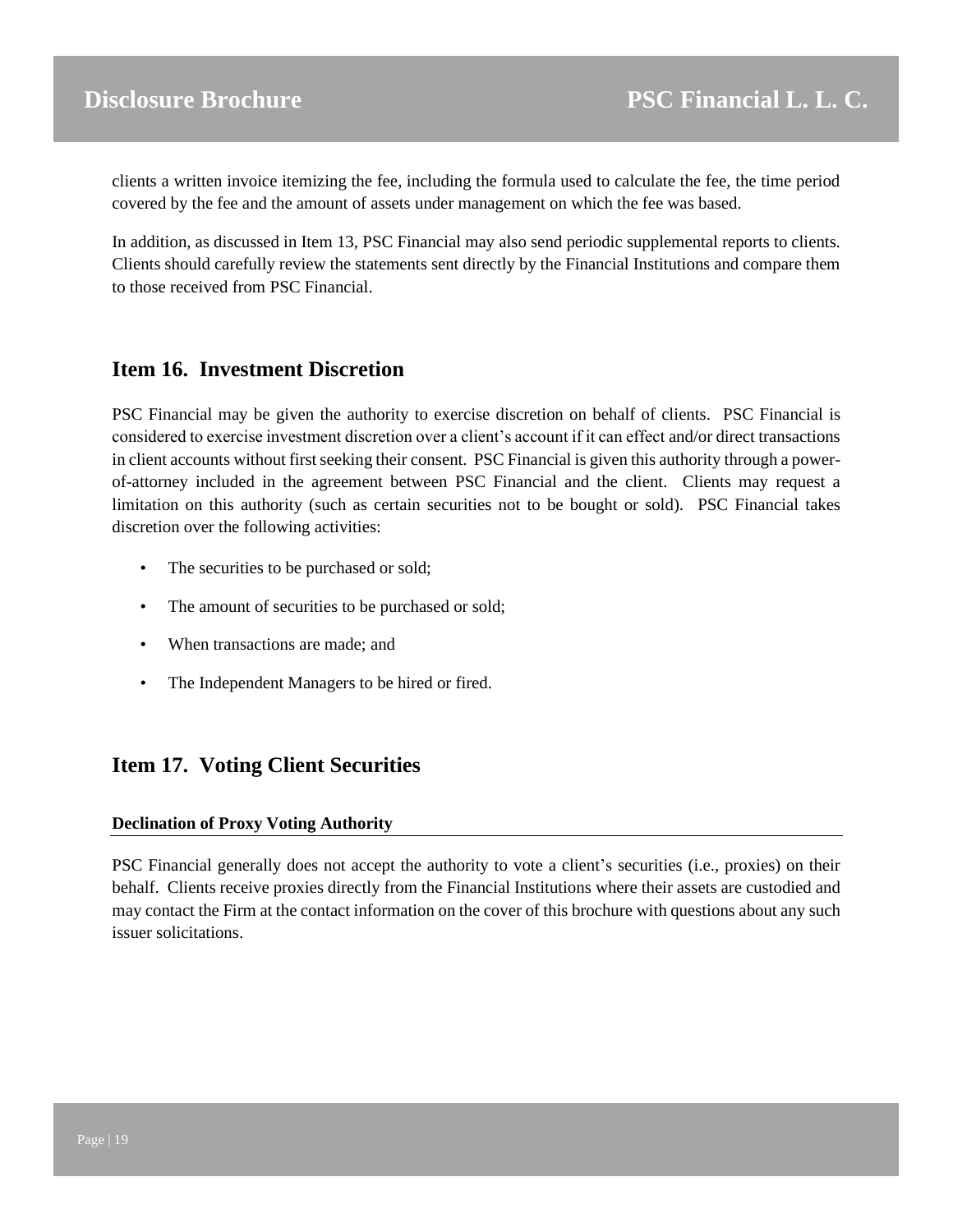# <span id="page-19-0"></span>**Item 18. Financial Information**

PSC Financial is not required to disclose any financial information due to the following:

- The Firm does not require or solicit the prepayment of more than \$500 in fees six months or more in advance of services rendered;
- The Firm does not have a financial condition that is reasonably likely to impair its ability to meet contractual commitments to clients; and
- The Firm has not been the subject of a bankruptcy petition at any time during the past ten years.

# **Item 19. Requirement for State Registered Advisers**

## **Principal Executive Officer and Management Person**

## **HOWARD PAKOLA**

Born 1952

#### **Post-Secondary Education**

Wm. Mitchell College of Law │ JD │ 1979

University of Minnesota │ B.A., Accounting │ 1975

# **Recent Business Background**

PSC Financial │ Managing Member and Chief Compliance Officer │ August 2014 – Present

LPL Financial │ Registered Representative │ June 1995 – Present

Pakola, Steichen & Company LLP │ Founding Partner │ June 1995 – August 2014

#### **Additional Information**

Neither the Firm nor its Supervised Persons are compensated for advisory services with performance-based fees. Neither the Firm nor its Supervised Persons have been the subject of the type of disciplinary event that warrants disclosure pursuant to this Item. Neither the Firm nor its Supervised Persons have a material relationship or arrangement with any issuers of securities.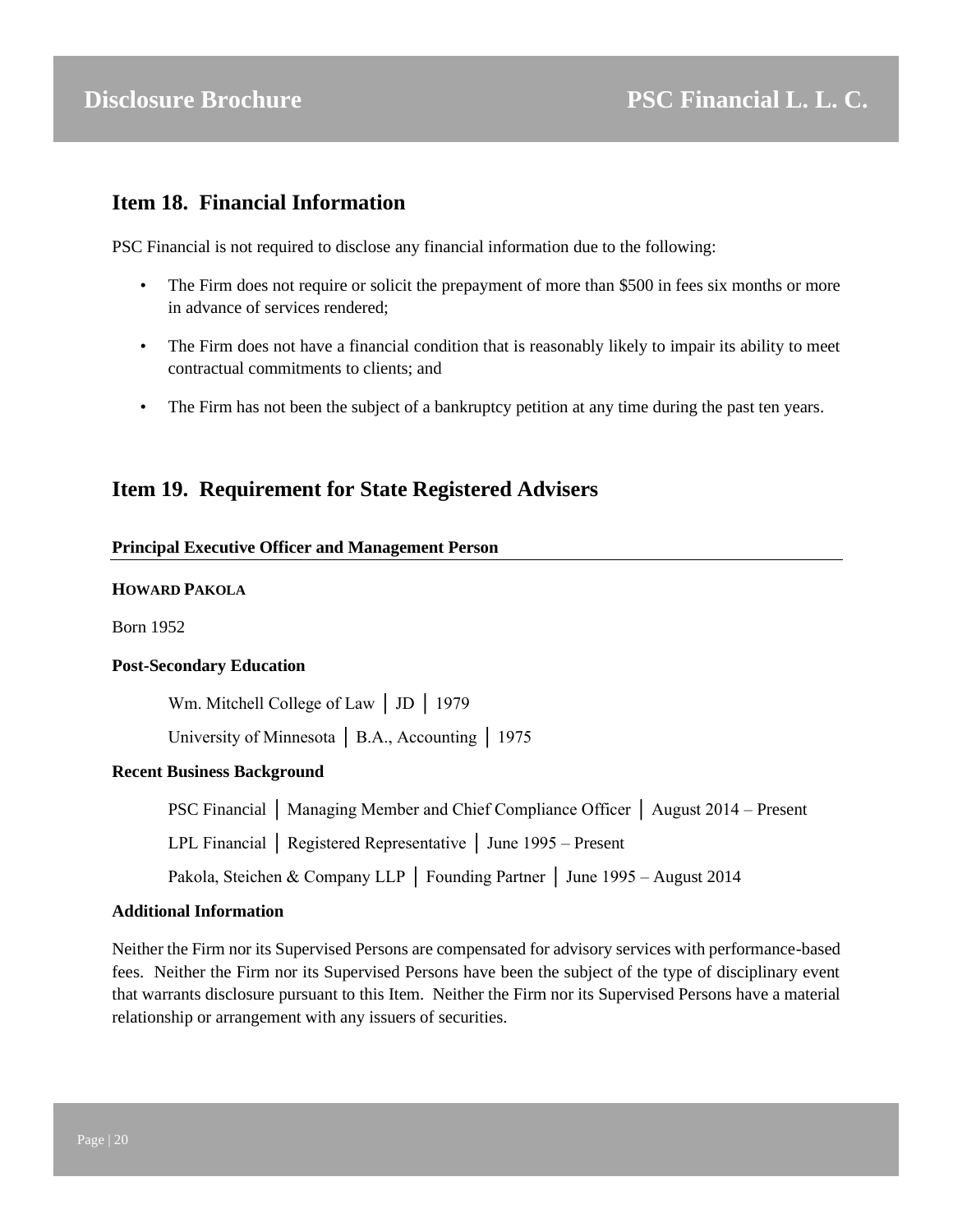# **PSC Brochure Supplement**

**MARCH 1, 2022**

# **HOWARD E. PAKOLA**

7900 International Drive, Suite 1075 Bloomington, Minnesota 55425

(952) 777-3955

This Brochure Supplement provides information about Howard E. Pakola that supplements the Disclosure Brochure of PSC Financial L.L.C. (hereinafter "PSC Financial"), a copy of which you should have received. Please contact PSC Financial's Chief Compliance Officer if you did not receive the Disclosure Brochure or if you have any questions about the contents of this Brochure Supplement. Additional information about Howard E. Pakola is available on the SEC's website at www.adviserinfo.sec.gov.

**PSC Financial L.L.C., a Registered Investment Adviser**

7990 International Drive, Suite 1075, Bloomington, Minnesota 55425 | (952) 777-3955 www.pscfinancial.com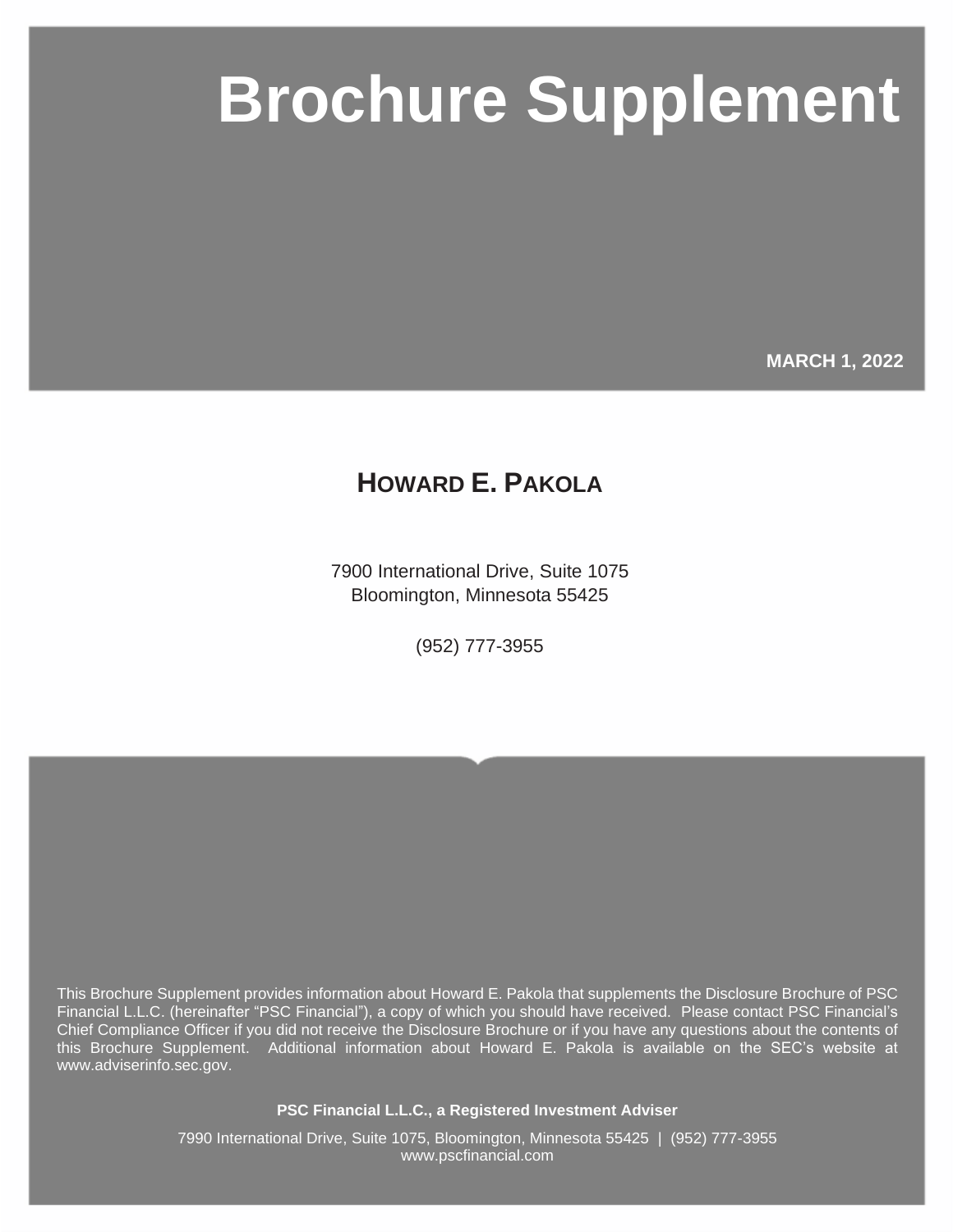# **Item 2. Educational Background and Business Experience**

Born 1952

## **Post-Secondary Education**

Wm. Mitchell College of Law │ JD │ 1979

University of Minnesota │ B.A., Accounting │ 1975

#### **Recent Business Background**

PSC Financial L.L.C. │ Managing Member, OSJ and Chief Compliance Officer │ August 2014 – Present

LPL Financial │ Registered Representative │ June 1995 – Present

Pakola, Steichen & Company LLP │ Founding Partner and OSJ│ June 1995 – August 2014

#### **Professional Designation**

Howard E. Pakola holds the professional designation of CERTIFIED FINANCIAL PLANNER™ ("CFP").

The CFP® certification is a financial planning credential awarded by the Certified Financial Planner Board of Standards Inc. (the "CFP Board") to individuals who meet its education, examination, experience and ethics requirements. Eligible candidates are generally required to have three years of financial planning related experience and possess a bachelor's degree from an accredited U.S. college or university. Certificants are further required to complete a CFP Board-Registered Education Program (or possess a qualifying professional credential), clear a personal and professional background check, and pass the CFP® Certification Examination, a ten-hour multiple choice exam divided into three separate sessions. In order to maintain the certification, CFP® designees must also complete at least 30 hours of continuing education every two years on an ongoing basis.

For additional information about this credential, please refer directly to the website of the issuing organization.

# **Item 3. Disciplinary Information**

PSC Financial is required to disclose information regarding any legal or disciplinary events material to a client's evaluation of Howard E. Pakola. PSC Financial has no information to disclose in relation to this Item.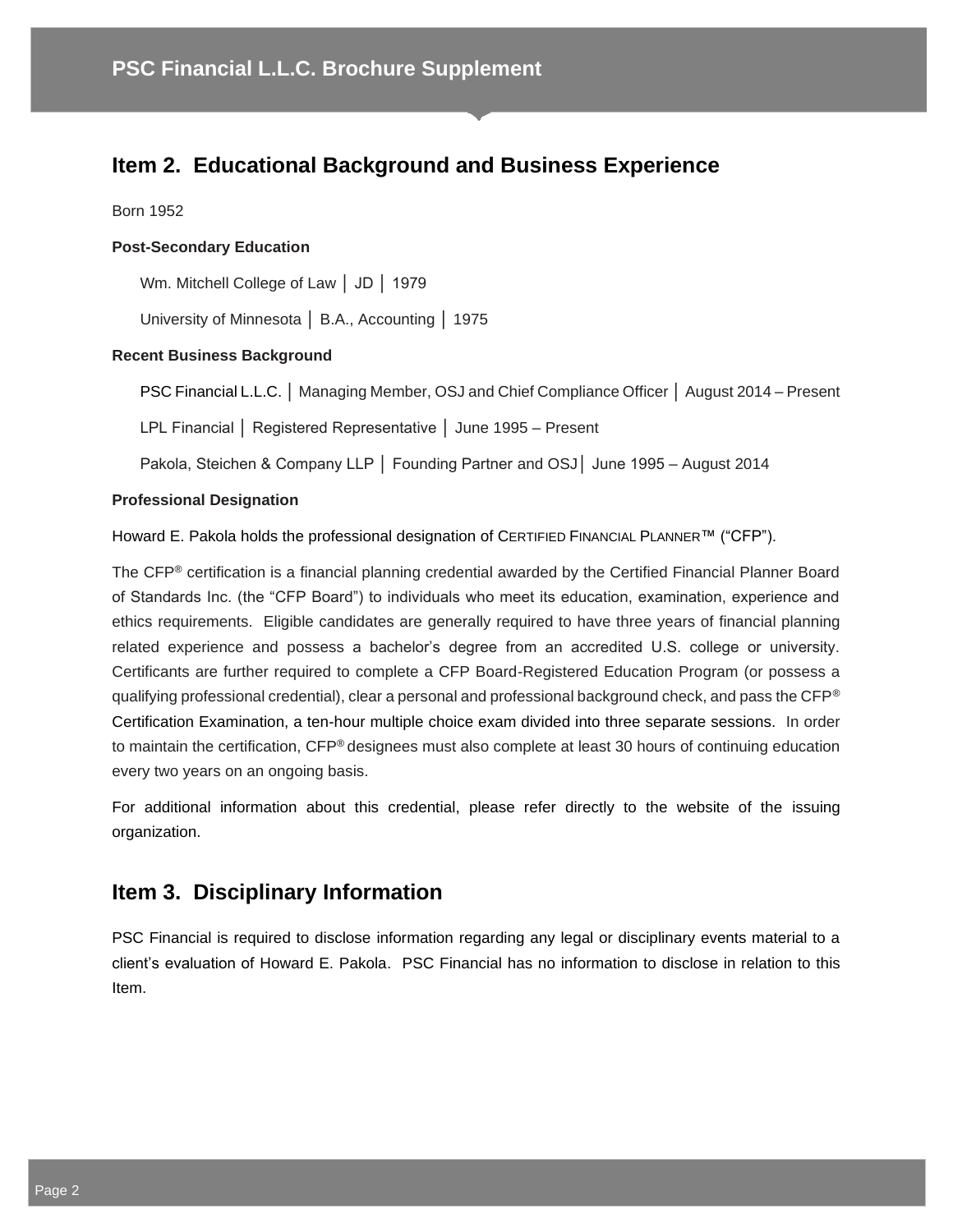# **Item 4. Other Business Activities**

PSC Financial is required to disclose information regarding any investment-related business or occupation in which Howard E. Pakola is actively engaged.

#### **Registered Representative of a Broker-Dealer**

Howard E. Pakola is a registered representative of LPL Financial ("*LPL*"), an SEC registered broker-dealer and member of FINRA. In this capacity, Howard E. Pakola may provide securities brokerage services and implement securities transactions under a commission based arrangement. Howard E. Pakola may be entitled to a portion of the brokerage commissions paid to *LPL,* as well as a share of any ongoing distribution or service ("trail") fees from the sale of mutual funds*.* 

A conflict of interest exists to the extent that Howard E. Pakola recommends the purchase of securities where he receives commissions or other additional compensation as a result. This practice may give him an incentive to recommend investment products based on compensation received rather than on the client's needs. PSC Financial has procedures in place to ensure that all recommendations are made in the best interests of clients regardless of any additional compensation earned. For certain accounts covered by ERISA (and such others that the firm deems appropriate), PSC Financial provides investment advisory services on a fee offset basis, whereby the firm reduces its fee by an amount equal to the aggregate commissions and 12b-1 fees earned by Howard E. Pakola in his individual capacity as a registered representative of *LPL*.

#### **Licensed Insurance Agent**

Howard E. Pakola is a licensed insurance agent and in such capacity may recommend, on a fully-disclosed commission basis, the purchase of certain insurance products. A conflict of interest exists to the extent that PSC Financial recommends the purchase of insurance products where Howard E. Pakola receives insurance commissions or other additional compensation. PSC Financial seeks to ensure that all recommendations are made in the best interests of clients regardless of any additional compensation earned.

# **Item 5. Additional Compensation**

PSC Financial is required to disclose information regarding any arrangement under which Howard E. Pakola receives an economic benefit from someone other than a client for providing investment advisory services. PSC Financial has no information to disclose in relation to this Item.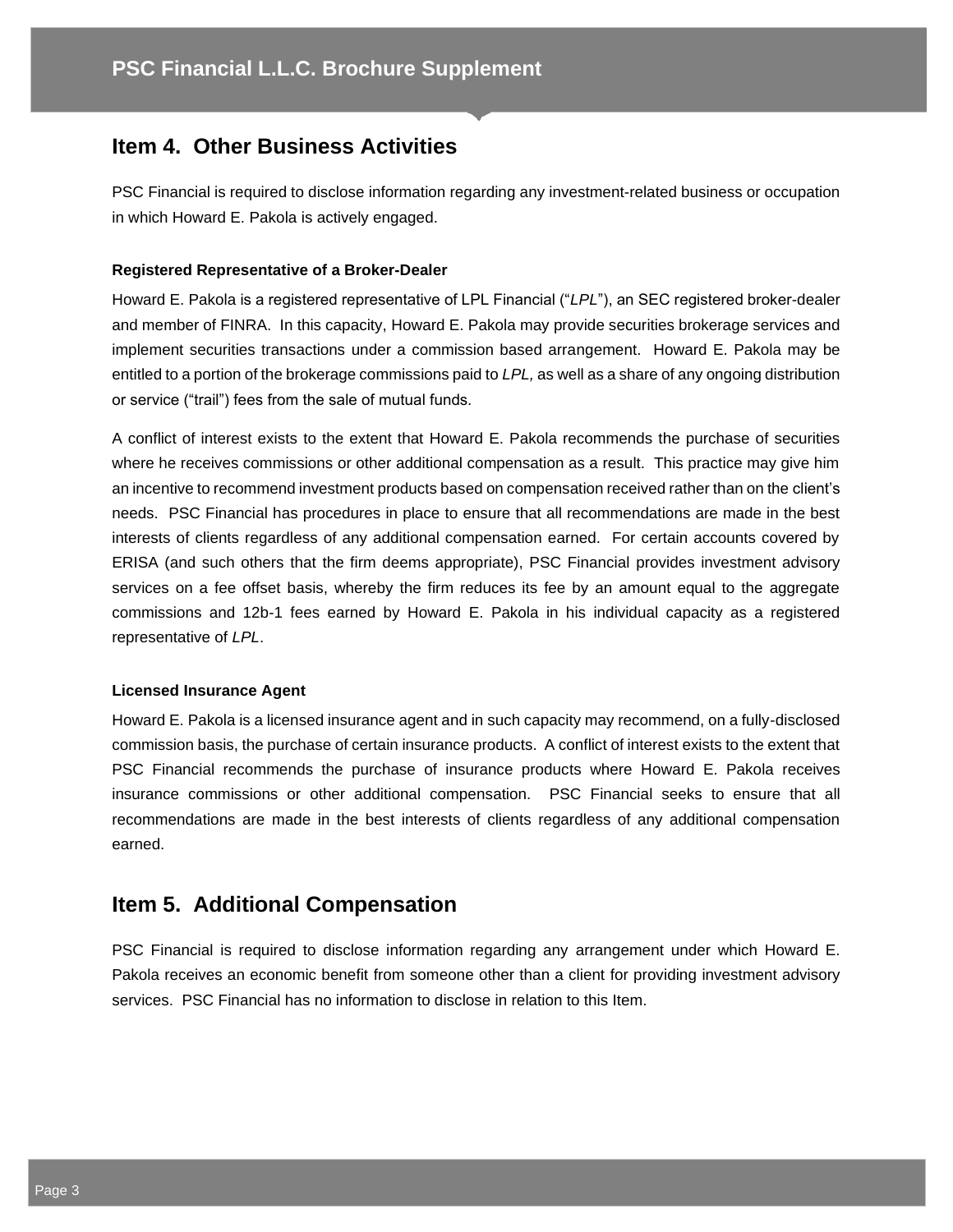# **Item 6. Supervision**

Howard E. Pakola is the managing member and chief compliance officer of PSC Financial and is generally responsible for his own supervision. Howard E. Pakola seeks to ensure that investments are suitable for his individual clients and consistent with their individual needs, goals, objectives and risk tolerance, as well as any restrictions requested by PSC Financial's clients.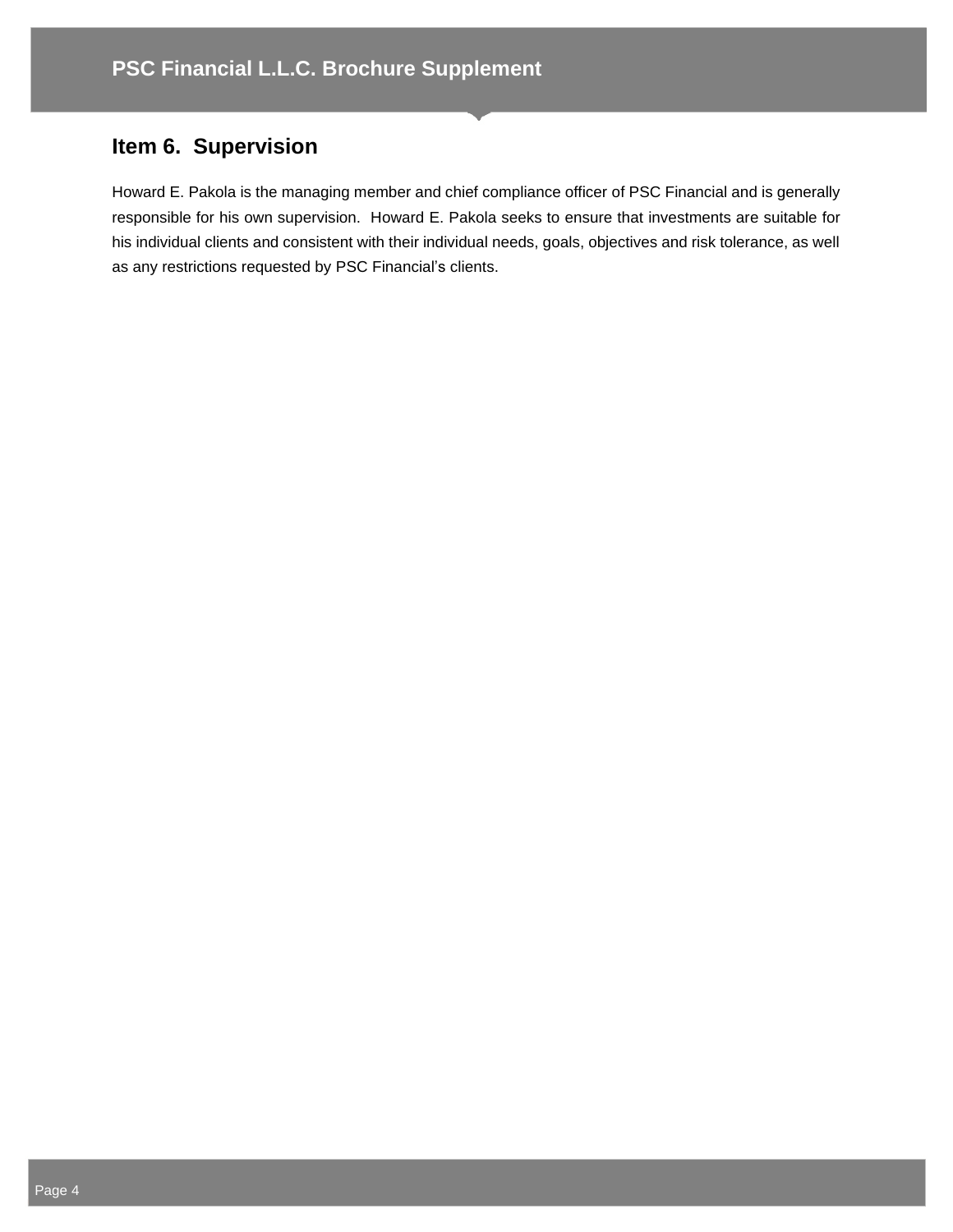# **PSC Brochure Supplement**

**MARCH 1, 2022**

# **TRACY J. TORLAND**

7900 International Drive, Suite 1075 Bloomington, MN 55425

(952) 777-3955

This Brochure Supplement provides information about Tracy J. Torland that supplements the Disclosure Brochure of PSC Financial L.L.C. (hereinafter "PSC Financial"), a copy of which you should have received. Please contact PSC Financial's Chief Compliance Officer if you did not receive the Disclosure Brochure or if you have any questions about the contents of this Brochure Supplement. Additional information about Tracy J. Torland is available on the SEC's website at www.adviserinfo.sec.gov.

**PSC Financial L.L.C., a Registered Investment Adviser**

7900 International Drive, Suite 1075, Bloomington, MN 55425 | (952) 777-3955 www.pscfinancial.com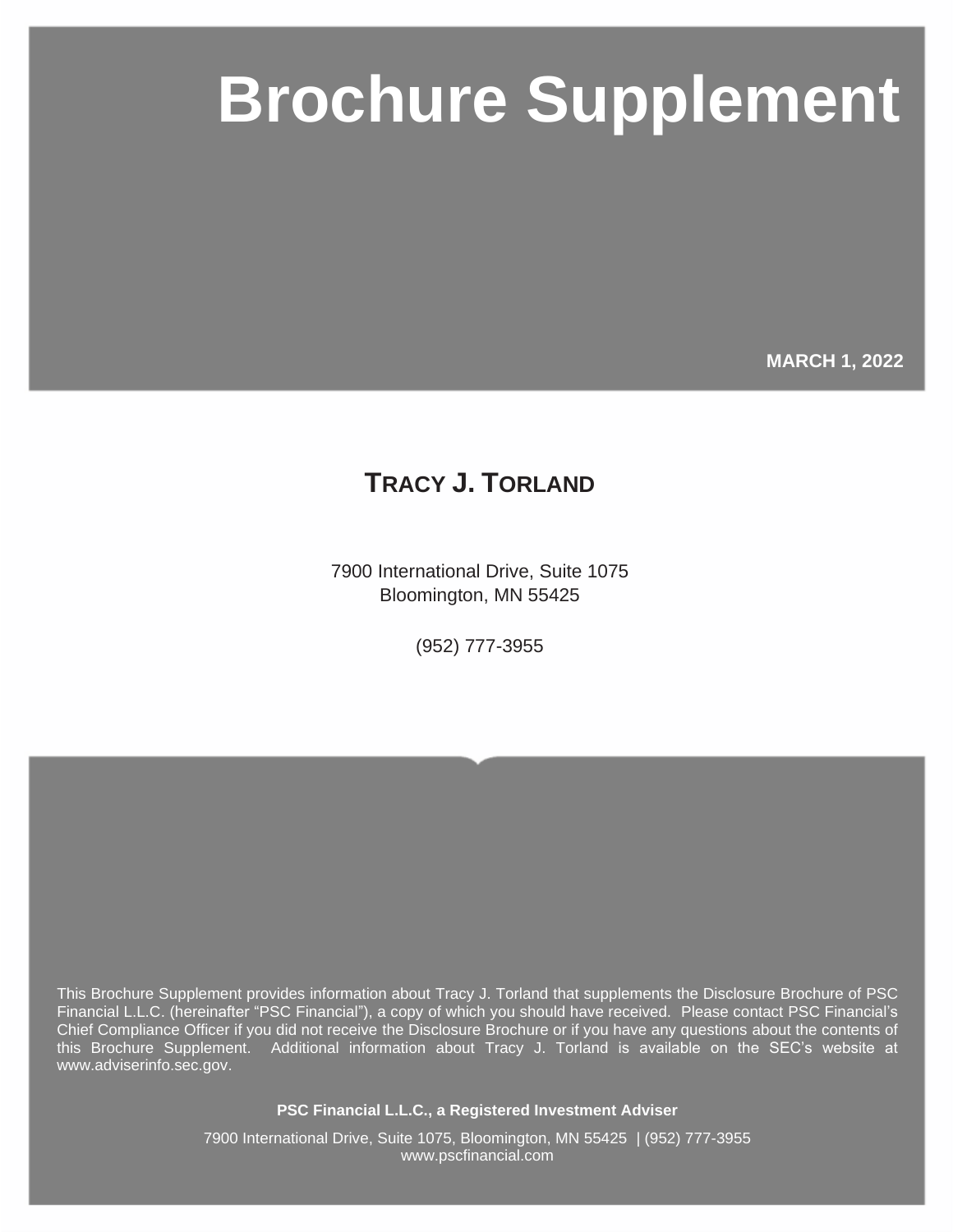# **Item 2. Educational Background and Business Experience**

Born 1979

#### **Post-Secondary Education**

University of St. Thomas │ B.S., Finance │ 2003

## **Recent Business Background**

PSC Financial L.L.C. │ Investment Adviser Representative │ October 2014 – Present

LPL Financial │ Registered Representative │ December 2005 – Present

Pakola, Steichen & Company LLP │ Registered Sales Assistant │ November 2005 – September 2014

#### **Professional Designation**

Tracy J. Torland holds the professional designation of CERTIFIED FINANCIAL PLANNER™ ("CFP").

The CFP® certification is a financial planning credential awarded by the Certified Financial Planner Board of Standards Inc. (the "CFP Board") to individuals who meet its education, examination, experience and ethics requirements. Eligible candidates are generally required to have three years of financial planning related experience and possess a bachelor's degree from an accredited U.S. college or university. Certificants are further required to complete a CFP Board-Registered Education Program (or possess a qualifying professional credential), clear a personal and professional background check, and pass the CFP® Certification Examination, a ten-hour multiple choice exam divided into three separate sessions. In order to maintain the certification, CFP® designees must also complete at least 30 hours of continuing education every two years on an ongoing basis.

For additional information about this credential, please refer directly to the website of the issuing organization.

# **Item 3. Disciplinary Information**

PSC Financial is required to disclose information regarding any legal or disciplinary events material to a client's evaluation of Tracy J. Torland. PSC Financial has no information to disclose in relation to this Item.

# **Item 4. Other Business Activities**

PSC Financial is required to disclose information regarding any investment-related business or occupation in which Tracy J. Torland is actively engaged.